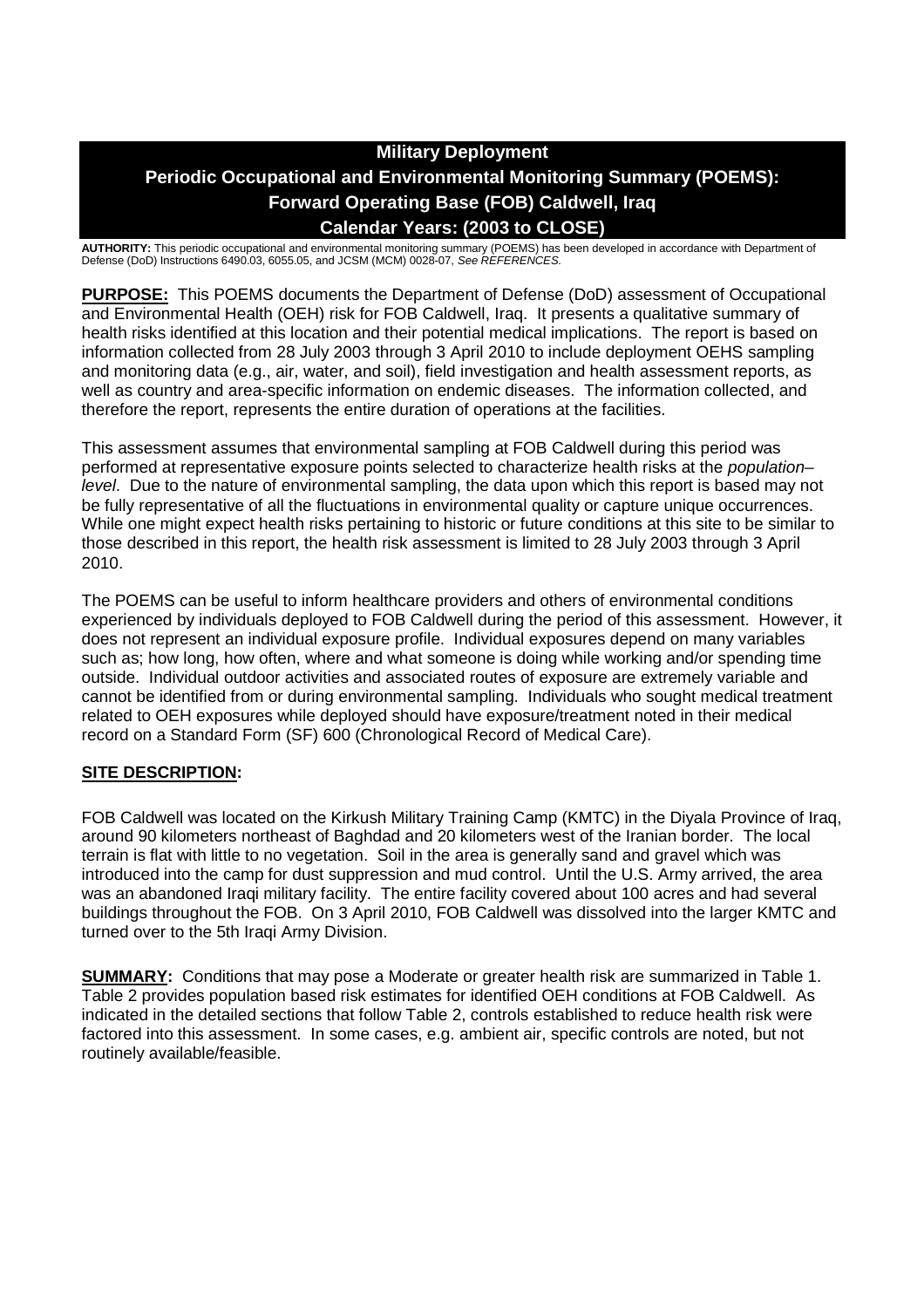## **Table 1: Summary of Occupational and Environmental Conditions with MODERATE or Greater Health Risk**

#### *Short-term health risks & medical implications:*

The following hazards may be associated with potential acute health effects in some personnel during deployment at FOB Caldwell:

Inhalable coarse particulate matter less than 10 micrometers in diameter  $(PM_{10})$ ; food/waterborne diseases (e.g., bacterial diarrhea, hepatitis A, typhoid fever, brucellosis, diarrhea-cholera, diarrhea-protozoal); other endemic diseases (cutaneous leishmaniasis, Crimean-Congo hemorrhagic fever, sandfly fever, leptospirosis, schistosomiasis, Tuberculosis (TB), rabies, Q fever); and heat stress. For food/waterborne diseases (e.g., bacterial diarrhea, hepatitis A, typhoid fever, brucellosis, diarrhea-cholera, diarrheaprotozoal), if ingesting local food and water, the health effects can temporarily incapacitate personnel (diarrhea) or result in prolonged illness (hepatitis A, typhoid fever, brucellosis). Risks from food/waterborne diseases may have been reduced with preventive medicine controls and mitigation, which includes hepatitis A and typhoid fever vaccinations and only drinking from approved water sources in accordance with standing USCENTCOM policy. For other vector-borne endemic diseases (cutaneous leishmaniasis, Crimean-Congo hemorrhagic fever, sandfly fever), these diseases may constitute a significant risk due to exposure to biting vectors; risk reduced to Low by proper wear of the treated uniform, application of repellent to exposed skin and bed net, and appropriate chemoprophylaxis. For water contact diseases (leptospirosis, schistosomiasis) activities involving extensive contact with surface water increase risk. For respiratory diseases (TB), personnel in close-quarter conditions could have been at risk for person-to-person spread. Animal contact diseases (rabies, Q fever), pose year-round risk. For heat stress, risk can be greater for susceptible persons including those older than 45, of low fitness level, unacclimatized, or with underlying medical conditions. Risks from heat stress may have been reduced with preventive medicine controls, work-rest cycles, and mitigation.

Air quality: For particulate matter less than 10 micrometers in diameter (PM<sub>10</sub>) (and for PM less than 2.5 micrometers in diameter, PM<sub>2.5</sub>, though data were insufficient to characterize short-term risk), exposures may result in mild to more serious short-term health effects (e.g., eye, nose or throat and lung irritation) in some personnel while at this site, particularly exposures to high levels of dust such as during high winds or dust storms. For PM<sub>10</sub> and PM<sub>2.5</sub>, certain subgroups of the deployed forces (e.g., those with preexisting asthma/cardio-pulmonary conditions) are at greatest risk of developing notable health effects. Although most effects from exposure to particulate matter should have resolved post-deployment, providers should be prepared to consider the relationship between deployment exposures and current complaints. Some individuals may have sought treatment for acute respiratory irritation during their time at FOB Caldwell. Personnel who reported with symptoms or required treatment while at this site should have exposure and treatment noted in medical record (e.g., electronic medical record and/or on a Standard Form (SF) 600 (*Chronological Record of Medical Care*)

#### *Long-term health risks & medical implications:*

The following hazards may be associated with potential chronic health effects in some personnel during deployment at FOB Caldwell:

The hazards associated with potential long-term health effects at FOB Caldwell include Leishmaniasis-visceral infection. Leishmaniasis is transmitted by sand flies. Visceral leishmaniasis (a more latent form of the disease) causes a severe febrile illness, which typically requires hospitalization with convalescence over 7 days. The leishmaniasis parasites may survive for years in infected individuals. Consequently, this infection may go unrecognized until infections become symptomatic years later.

Air quality: Although fine particulate matter less than 10 micrometers in diameter  $(PM_{10})$  was not evaluated for long-term risk due to no available health guidelines, and data were insufficient to characterize long-term health risk from particulate matter 2.5 micrometers in diameter ( $PM_{2.5}$ ), the area was a dusty desert environment. For inhalational exposure to high levels of dust,  $PM_{10}$ , and PM<sub>2.5</sub>, such as during high winds or dust storms, it is considered possible that some otherwise healthy personnel who were exposed for a long-term period to dust and particulate matter could develop certain health conditions (e.g., reduced lung function, cardiopulmonary disease). Personnel with a history of asthma or cardiopulmonary disease could potentially be more likely to develop such chronic health conditions. While the dust and particulate matter exposures were acknowledged, at this time there were no specific recommended, post-deployment medical surveillance evaluations or treatments. Providers should still consider overall individual health status (e.g., any underlying conditions/susceptibilities) and any potential unique individual exposures (such as occupational or specific personal dosimeter data) when assessing individual concerns.

Certain individuals may need to be followed/evaluated for specific occupational exposures/injuries (e.g., annual audiograms as part of the medical surveillance for those enrolled in the Hearing Conservation Program; and personnel covered by Respiratory Protection Program and/or Hazardous Waste/Emergency Responders Medical Surveillance).

> Page 2 of 21 Reviewed by CENTCOM SG (02 November 2012) Final Approval Date (18 February 2014)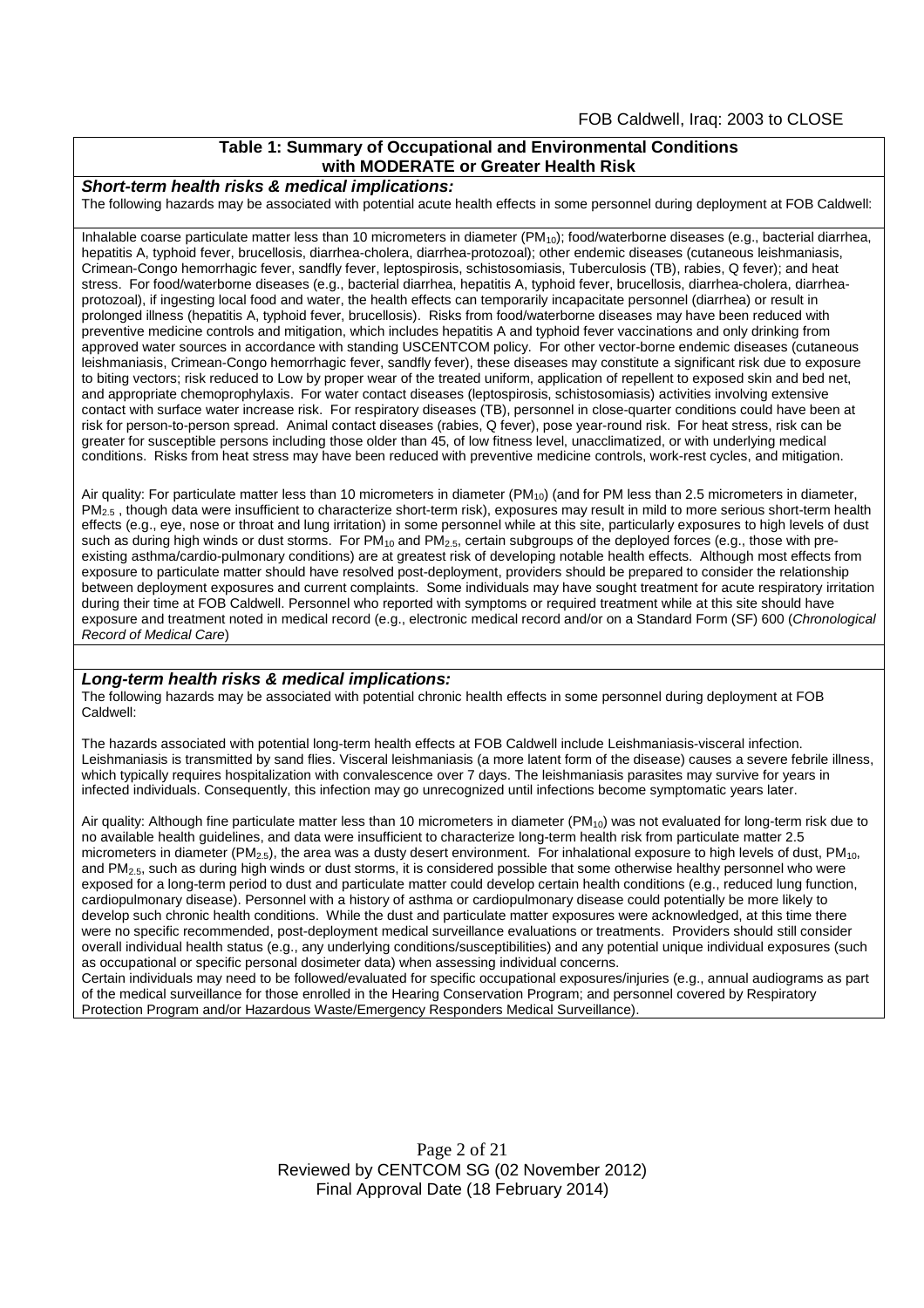# **Table 2. Population-Based Health Risk Estimates - FOB Caldwell, Iraq 1, 2**

| Source of<br><b>Identified Health</b><br>Risk <sup>3</sup>                    | Unmitigated Health Risk Estimate <sup>4</sup>                                                                                                                                                                                                                                                                                                                                      | <b>Control Measures</b><br>Implemented                                                                                                                                                                                                                                                                                                                                                                           | <b>Residual Health Risk Estimate<sup>4</sup></b>                                                                                                                                                                                                                                                                    |
|-------------------------------------------------------------------------------|------------------------------------------------------------------------------------------------------------------------------------------------------------------------------------------------------------------------------------------------------------------------------------------------------------------------------------------------------------------------------------|------------------------------------------------------------------------------------------------------------------------------------------------------------------------------------------------------------------------------------------------------------------------------------------------------------------------------------------------------------------------------------------------------------------|---------------------------------------------------------------------------------------------------------------------------------------------------------------------------------------------------------------------------------------------------------------------------------------------------------------------|
| <b>AIR</b>                                                                    |                                                                                                                                                                                                                                                                                                                                                                                    |                                                                                                                                                                                                                                                                                                                                                                                                                  |                                                                                                                                                                                                                                                                                                                     |
| Particulate matter<br>less than 10 microns<br>in diameter (PM <sub>10</sub> ) | Short-term: Low to High, Daily levels<br>vary, acute health effects (e.g., upper<br>respiratory tract irritation) more<br>pronounced during peak days. More<br>serious effects are possible in<br>susceptible persons (e.g., those with<br>asthma/existing respiratory diseases)<br>Long-term: No health guidelines                                                                | Limiting strenuous<br>physical activities when air<br>quality is especially poor;<br>and actions such as<br>closing tent flaps,<br>windows, and doors.                                                                                                                                                                                                                                                           | Short-term: Low to High, Daily levels<br>vary, acute health effects (e.g., upper<br>respiratory tract irritation) more<br>pronounced during peak days. More<br>serious effects are possible in<br>susceptible persons (e.g., those with<br>asthma/existing respiratory diseases)<br>Long-term: No health guidelines |
| <b>ENDEMIC DISEASE</b>                                                        |                                                                                                                                                                                                                                                                                                                                                                                    |                                                                                                                                                                                                                                                                                                                                                                                                                  |                                                                                                                                                                                                                                                                                                                     |
| Food<br>borne/Waterborne<br>(e.g., diarrhea-<br>bacteriological)              | Short-term: Variable, (bacterial<br>diarrhea, hepatitis A, typhoid fever) to<br>Moderate (diarrhea-cholera, diarrhea-<br>protozoal, brucellosis and hepatitis E).<br>If local food/water were consumed, the<br>health effects can temporarily<br>incapacitate personnel (diarrhea) or<br>result in prolonged illness (Hepatitis A,<br>Typhoid fever, Brucellosis, Hepatitis<br>E). | Preventive measures<br>include Hepatitis A and<br>Typhoid fever vaccination<br>and consumption of food<br>and water only from<br>approved sources.                                                                                                                                                                                                                                                               | Short-term: Low to none                                                                                                                                                                                                                                                                                             |
|                                                                               | Long-term: none identified                                                                                                                                                                                                                                                                                                                                                         |                                                                                                                                                                                                                                                                                                                                                                                                                  | Long-term: No data available                                                                                                                                                                                                                                                                                        |
| Arthropod Vector<br>Borne                                                     | Short-term: Variable, Moderate for<br>leishmaniasis-cutaneous, Crimean-<br>Congo hemorrhagic fever, sandfly<br>fever and typhus-miteborne; Low for<br>West Nile fever, and Plague.                                                                                                                                                                                                 | Preventive measures<br>include proper wear of<br>treated uniform,<br>application of repellent to<br>exposed skin, and bed net<br>use, minimizing areas of<br>standing water and<br>appropriate<br>chemoprophylaxis.                                                                                                                                                                                              | Short-term: Low                                                                                                                                                                                                                                                                                                     |
|                                                                               | Long-term: Low (Leishmaniasis-<br>visceral infection)                                                                                                                                                                                                                                                                                                                              |                                                                                                                                                                                                                                                                                                                                                                                                                  | Long-term: No data available                                                                                                                                                                                                                                                                                        |
| Water-Contact (e.g.                                                           | Short-term: Moderate for leptospirosis<br>and schistosomiasis.                                                                                                                                                                                                                                                                                                                     |                                                                                                                                                                                                                                                                                                                                                                                                                  | Short-term: Moderate for leptospirosis<br>and schistosomiasis.                                                                                                                                                                                                                                                      |
| wading, swimming)                                                             | Long-term: No data available                                                                                                                                                                                                                                                                                                                                                       |                                                                                                                                                                                                                                                                                                                                                                                                                  | Long-term: No data available                                                                                                                                                                                                                                                                                        |
| Respiratory                                                                   | Short-term: Variable; Moderate for<br>tuberculosis (TB) to Low for<br>meningococcal meningitis.                                                                                                                                                                                                                                                                                    | Providing adequate living<br>and work space; medical<br>screening; vaccination                                                                                                                                                                                                                                                                                                                                   | Short-term: Low                                                                                                                                                                                                                                                                                                     |
|                                                                               | Long-term: No data available                                                                                                                                                                                                                                                                                                                                                       |                                                                                                                                                                                                                                                                                                                                                                                                                  | Long-term: No data available                                                                                                                                                                                                                                                                                        |
| Animal Contact                                                                | Short-term: Variable; Moderate for<br>rabies and Q-fever, and Low for<br>Anthrax and H5N1 avian influenza.                                                                                                                                                                                                                                                                         | Prohibiting contact with,<br>adoption, or feeding of<br>feral animals IAW U.S.<br><b>Central Command</b><br>(CENTCOM) General<br>Order (GO) 1B. Risks are<br>further reduced in the<br>event of assessed contact<br>by prompt post-exposure<br>rabies prophylaxis IAW<br>The Center for Disease<br><b>Control and Prevention</b><br>(CDC) Advisory<br>Committee on<br><b>Immunization Practices</b><br>guidance. | Short-term: No data available                                                                                                                                                                                                                                                                                       |
|                                                                               | Long-term: Low (Rabies)                                                                                                                                                                                                                                                                                                                                                            |                                                                                                                                                                                                                                                                                                                                                                                                                  | Long-term: No data available                                                                                                                                                                                                                                                                                        |

Page 3 of 21 Reviewed by CENTCOM SG (02 November 2012) Final Approval Date (18 February 2014)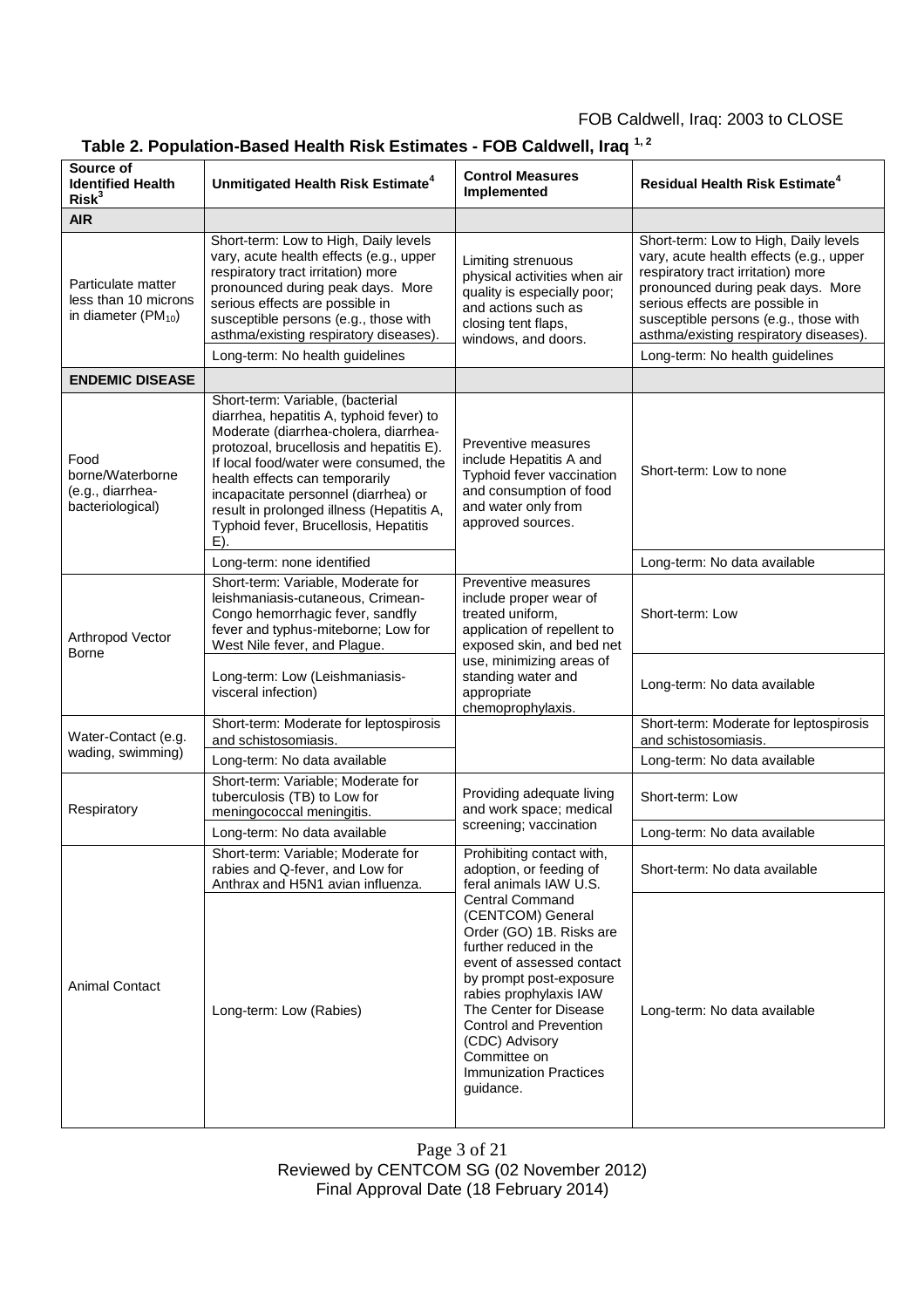| <b>VENOMOUS</b><br><b>ANIMAL/</b><br><b>INSECTS</b> |                                                                                                                                                                                                                                                   |                                                                                                                                                                                                                                        |                                                                                                                                                                                                                                                  |
|-----------------------------------------------------|---------------------------------------------------------------------------------------------------------------------------------------------------------------------------------------------------------------------------------------------------|----------------------------------------------------------------------------------------------------------------------------------------------------------------------------------------------------------------------------------------|--------------------------------------------------------------------------------------------------------------------------------------------------------------------------------------------------------------------------------------------------|
| Snakes, scorpions,<br>and spiders                   | Short-term: Low; If encountered,<br>effects of venom vary with species<br>from mild localized swelling (e.g.<br>Scorpio maurus) to potentially lethal<br>effects (e.g. Vipera albicornuta).                                                       | Risk reduced by avoiding<br>contact, proper wear of<br>uniform (especially<br>footwear), and proper and<br>timely treatment.                                                                                                           | Short-term: Low; If encountered,<br>effects of venom vary with species<br>from mild localized swelling (e.g.<br>Scorpio maurus) to potentially lethal<br>effects (e.g. Vipera albicornuta).                                                      |
|                                                     | Long-term: No data available                                                                                                                                                                                                                      |                                                                                                                                                                                                                                        | Long-term: No data available                                                                                                                                                                                                                     |
| <b>HEAT/COLD</b><br><b>STRESS</b>                   |                                                                                                                                                                                                                                                   |                                                                                                                                                                                                                                        |                                                                                                                                                                                                                                                  |
| Heat                                                | Short-term: Variable; Risk of heat<br>injury is High for May - October, and<br>Low for all other months.                                                                                                                                          | Work-rest cycles, proper<br>hydration and nutrition,<br>and Wet Bulb Globe<br>Temperature (WBGT)<br>monitoring.                                                                                                                        | Short-term: Variable; Risk of heat<br>injury in unacclimatized or susceptible<br>personnel is High for May - October,<br>and Low for all other months.                                                                                           |
|                                                     | Long-term: Low, The long-term risk<br>was Low. However, the risk may be<br>greater to certain susceptible persons-<br>those older (i.e., greater than 45<br>years), in lesser physical shape, or<br>with underlying medical/health<br>conditions. |                                                                                                                                                                                                                                        | Long-term: Low, The long-term risk is<br>Low. However, the risk may be<br>greater to certain susceptible persons-<br>those older (i.e., greater than 45<br>years), in lesser physical shape, or<br>with underlying medical/health<br>conditions. |
| Cold                                                | Short-term: Low risk of cold<br>stress/injury.                                                                                                                                                                                                    | Risks from cold stress<br>reduced with protective<br>measures such as use of<br>the buddy system, limiting<br>exposure during cold<br>weather, proper hydration<br>and nutrition, and proper<br>wear of issued protective<br>clothing. | Short-term: Low risk of cold<br>stress/injury.                                                                                                                                                                                                   |
|                                                     | Long-term: Low; Long-term health<br>implications from cold injuries are rare<br>but can occur, especially from more<br>serious injuries such as frost bite.                                                                                       |                                                                                                                                                                                                                                        | Long-term: Low; Long-term health<br>implications from cold injuries are rare<br>but can occur, especially from more<br>serious injuries such as frost bite.                                                                                      |
| Unique Incidents/<br><b>Concerns</b>                |                                                                                                                                                                                                                                                   |                                                                                                                                                                                                                                        |                                                                                                                                                                                                                                                  |
| Pesticides/Pest<br>Control                          | Short-term: Low                                                                                                                                                                                                                                   | See Section 10.4                                                                                                                                                                                                                       | Short-term: Low                                                                                                                                                                                                                                  |
|                                                     | Long-term: Low                                                                                                                                                                                                                                    |                                                                                                                                                                                                                                        | Long-term: Low                                                                                                                                                                                                                                   |

<sup>1</sup>This Summary Table provides a qualitative estimate of population-based short- and long-term health risks associated with the occupational environment conditions at FOB Caldwell. It does not represent an individual exposure profile. Actual individual exposures and health effects depend on many variables. For example, while a chemical may have been present in the environment, if a person did not inhale, ingest, or contact a specific dose of the chemical for adequate duration and frequency, then there may have been no health risk. Alternatively, a person at a specific location may have experienced a unique exposure which could result in a significant individual exposure. Any such person seeking medical care should have their specific exposure documented in an SF600.

2 This assessment is based on specific environmental sampling data and reports obtained from 28 July 2003 through 3 April 2010. Sampling locations are assumed to be representative of exposure points for the camp population but may not reflect all the fluctuations in environmental quality or capture unique exposure incidents.

<sup>3</sup>This Summary Table is organized by major categories of identified sources of health risk. It only lists those sub-categories specifically identified and addressed at FOB Caldwell. The health risks are presented as Low, Moderate, High or Extremely High for both acute and chronic health effects. The health risk level is based on an assessment of both the potential severity of the health effects that could be caused and probability of the exposure that would produce such health effects. Details can be obtained from the APHC/ Army Institute of Public Health AIPH. Where applicable, "None Identified" is used when though a potential exposure is identified, and no health risks of either a specific acute or chronic health effects are determined. More detailed descriptions of OEH exposures that are evaluated but determined to pose no health risk are discussed in the following sections of this report.

<sup>4</sup>Health risks in this Summary Table are based on quantitative surveillance thresholds (e.g., endemic disease rates; host/vector/pathogen surveillance) or screening levels, e.g. Military Exposure Guidelines (MEGs) for chemicals*.* Some previous assessment reports may provide slightly inconsistent health risk estimates because quantitative criteria such as MEGs may have changed since the samples were originally evaluated and/or because this assessment makes use of all historic site data while previous reports may have only been based on a select few samples.

> Page 4 of 21 Reviewed by CENTCOM SG (02 November 2012) Final Approval Date (18 February 2014)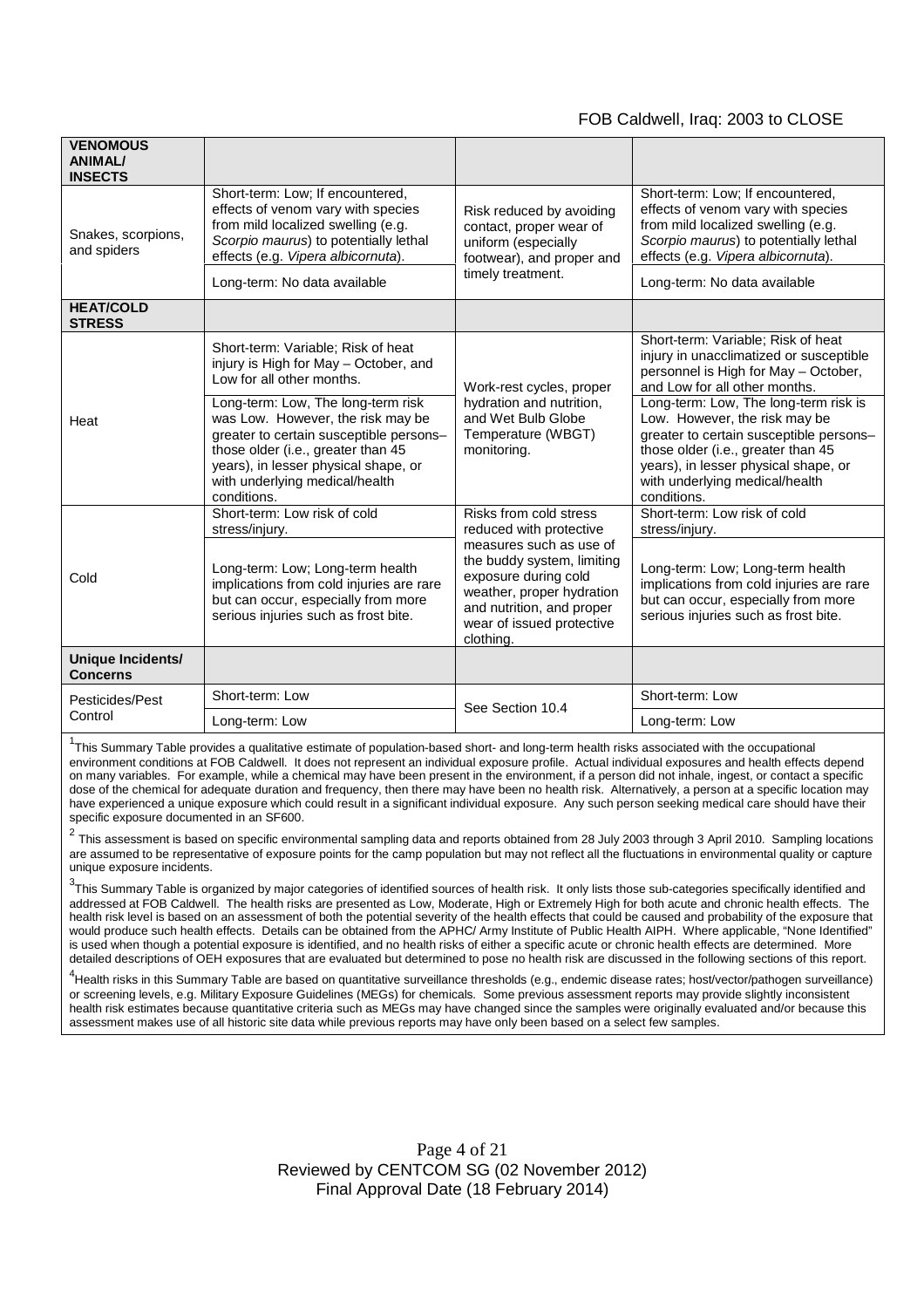# **1 Discussion of Health Risks at FOB Caldwell, Iraq by Source**

The following sections provide additional information about the OEH conditions summarized above. All risk assessments were performed using the methodology described in the U.S. Army Public Health Command Technical Guide 230, *Environmental Health Risk Assessment and Chemical Exposure Guidelines for Deployed Military Personnel* (USAPHC TG 230, reference 9). All OEH risk estimates represent residual risk after accounting for preventive controls in place. Occupational exposures and exposures to endemic diseases are greatly reduced by preventive measures. For environmental exposures related to airborne dust, there are limited preventive measures available, and available measures have little efficacy in reducing exposure to ambient conditions.

# **2 Air**

## 2.1 Site-Specific Sources Identified

FOB Caldwell was situated in a dusty semi-arid desert environment. Inhalational exposure to high levels of ambient dust and particulate matter, such as during high winds or dust storms, may result in mild to more serious short-term health effects (e.g., eye, nose or throat and lung irritation) in some personnel. Additionally, certain subgroups of deployed Service Members (e.g., those with pre-existing asthma/cardio pulmonary conditions) are at greatest risk of developing notable health effects. The neighboring city of Balad Ruz contained a brick factory, consisting of 55 individual kilns, and was located approximately seven kilometers south of the installation. The kilns at the brick factory are fired with fuel oil and the community is powered exclusively with generators.

### 2.2 Particulate matter

Particulate matter (PM) is a complex mixture of extremely small particles suspended in the air. The PM includes solid particles and liquid droplets emitted directly into the air by sources such as: power plants, motor vehicles, aircraft, generators, construction activities, fires, and natural windblown dust. The PM can include sand, soil, metals, volatile organic compounds (VOC), allergens, and other compounds such as nitrates or sulfates that are formed by condensation or transformation of combustion exhaust. The PM composition and particle size vary considerably depending on the source. Generally, PM of health concern is divided into two fractions:  $PM_{10}$ , which includes coarse particles with a diameter of 10 micrometers or less, and fine particles less than 2.5 micron ( $PM<sub>2.5</sub>$ ), which can reach the deepest regions of the lungs when inhaled. Exposure to excessive PM is linked to a variety of potential health effects.

### 2.3 Particulate matter, less than 10 micrometers ( $PM_{10}$ )

# 2.3.1 Exposure Guidelines:

Short Term (24-hour) PM<sub>10</sub> (micrograms per cubic Long-term PM<sub>10</sub> MEG (µg/m<sup>3</sup>): meter, μg/m<sup>3</sup>):

- Negligible MEG = 250 Not defined and not available.
- 
- 
- Marginal MEG  $= 420$
- Critical MEG  $= 600$

2.3.2 Sample data/Notes:

A total of 39 valid PM<sub>10</sub> air samples were collected from  $2003 - 2009$ . The range of 24-hour PM<sub>10</sub> concentrations was 101 μg/m<sup>3</sup> – 1541 μg/m<sup>3</sup> with an average concentration of 297 μg/m<sup>3</sup>.

> Page 5 of 21 Reviewed by CENTCOM SG (02 November 2012) Final Approval Date (18 February 2014)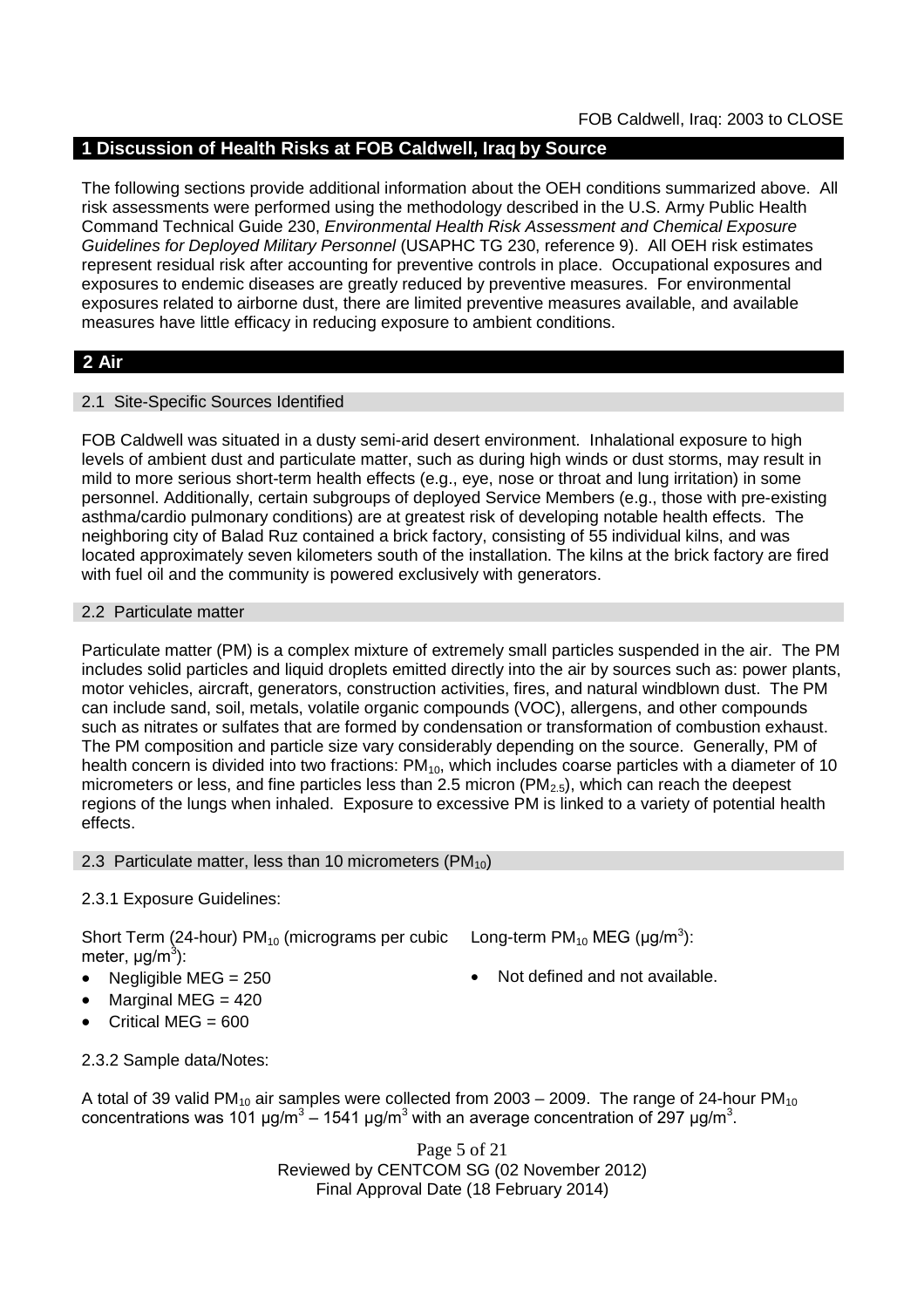## 2.3.3 Short-term health risks:

**Low to High:** The short-term PM<sub>10</sub> health risk assessment is Low based on average PM<sub>10</sub> sample concentrations, and the likelihood of exposure at these hazard severity levels. A Low health risk assessment is expected to have little or no impact on accomplishing the mission (Reference 9, Table 3- 2). The short-term  $PM_{10}$  health risk assessment is High based on peak  $PM_{10}$  sample concentrations, and the likelihood of exposure at these hazard severity levels. A High health risk assessment is expected to have degraded mission capabilities and may have required limited in-theater medical countermeasures and resources. Mission capabilities may have been significantly degraded in terms of the required mission standard, inability to accomplish all parts of the mission, or inability to complete the mission. (Reference 9, Table 3-2). Daily average health risk levels for  $PM_{10}$  show no hazard for 68%, low health risk for 23%, moderate health risk for 4.5%, and high health risk for 4.5% of the time. Confidence in the short-term  $PM_{10}$  health risk assessment is low (Reference 9, Table 3-6).

The hazard severity for average  $PM_{10}$  concentrations in samples was negligible. The results indicate that mission capabilities should not have been affected. A few personnel may have experienced notable eye, nose, and throat irritation; most personnel would have experienced only mild effects. Those with a history of asthma or cardiopulmonary disease were expected to experience increased symptoms at the negligible hazard severity level (Reference 9, Table 3-10).

For the highest observed  $PM_{10}$  sample concentration, the hazard severity was critical. During peak exposures at the critical hazard severity level, most if not all, personnel would have experienced very notable eye, nose, and throat irritation and respiratory effects. Visual acuity was impaired, as was overall aerobic capacity. Some personnel would not have been able to perform assigned duties. Some lost-duty days could have been exprienced (Reference 9, Table 3-10).

### 2.3.4 Long-term health risk:

**Not Evaluated-no available health guidelines**. The U. S. Environmental Protection Agency (EPA) has retracted its long-term standard (national ambient air quality standards, NAAQS) for  $PM_{10}$  due to an inability to clearly link chronic health effects with chronic  $PM_{10}$  exposure levels.

2.4 Particulate Matter, less than 2.5 micrometers ( $PM_{2.5}$ )

2.4.1 Exposure Guidelines:

Short Term (24-hour) PM $_{2.5}$  (µg/m $^3$ 

- 
- 
- Critical MEG = 500

): Long-term (1year)  $PM_{2.5}$ MEGs (µg/m<sup>3</sup>): Negligible MEG = 65 Negligible MEG = 15

Marginal MEG =  $250$   $\bullet$  Marginal MEG =  $65$ .

2.4.2 Sample data/Notes:

A total of 8 valid PM<sub>2.5</sub> air samples were collected at FOB Caldwell from 28 Mav 2008 –

1 December 2009. The range of 24-hour  $PM<sub>2.5</sub>$  concentrations was 26  $\mu q/m3 - 79 \mu q/m3$  with an average concentration of 48  $\mu$ g/m3. Although the average and peak PM<sub>2.5</sub> concentrations were above the short-term and long-term PM2.5 negligible MEGs, data were insufficient to characterize health risk associated with  $PM<sub>2.5</sub>$  exposure.

> Page 6 of 21 Reviewed by CENTCOM SG (02 November 2012) Final Approval Date (18 February 2014)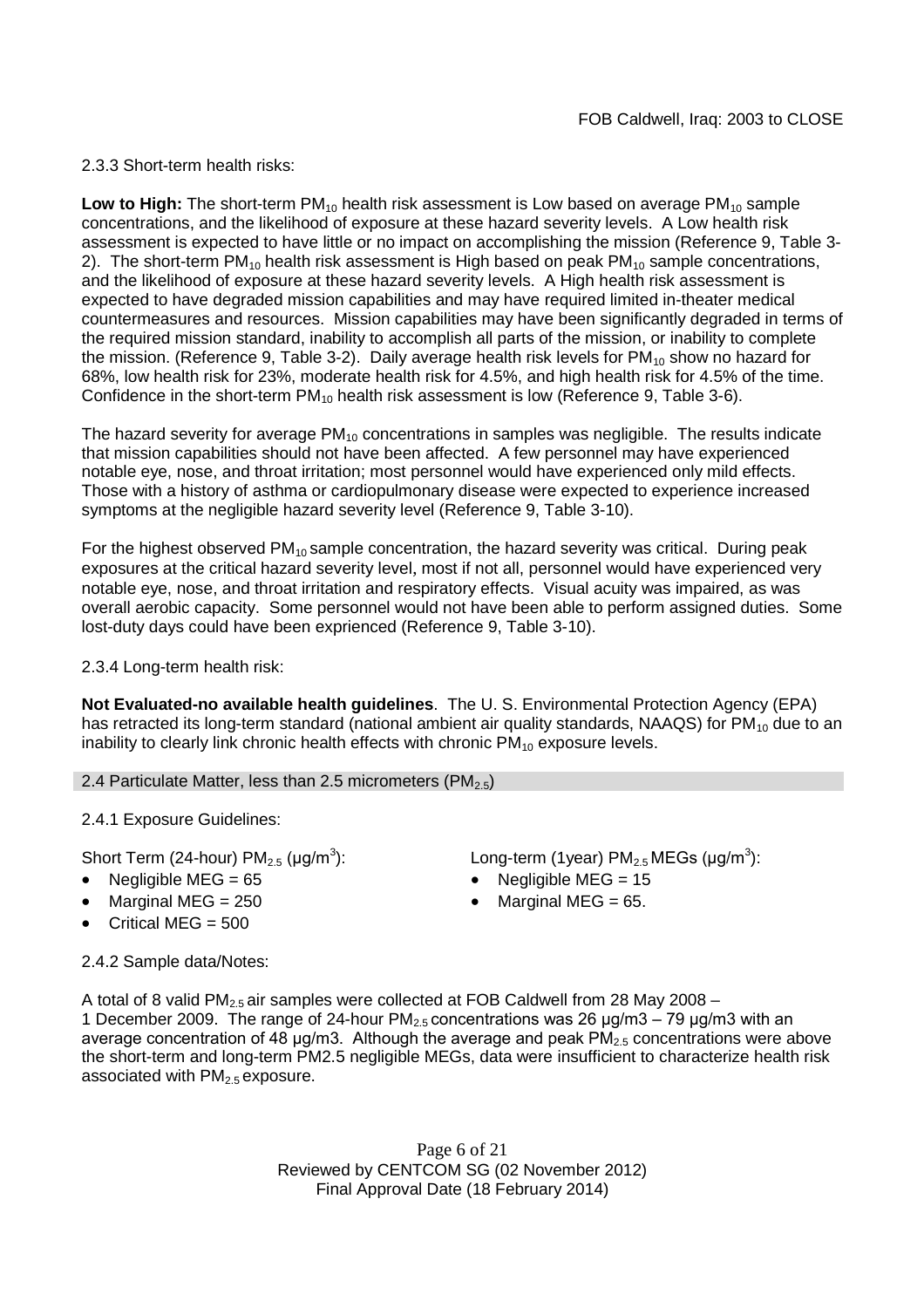2.4.3 Short and long-term health risks:

**None identified based on the available sampling data.** Data were insufficient to characterize health risk associated with  $PM<sub>2.5</sub>$  exposure.

2.5 Airborne Metals

2.5.1 Sample data/Notes:

A total of 39 valid PM<sup>10</sup> air samples collected at FOB Caldwell from 28 July 2003 to 1 December 2009 were analyzed for metals. A total of 8 valid  $PM<sub>2.5</sub>$  air samples were collected at FOB Caldwell from 28 May 2009 to 1 December 2009 were analyzed for metals. No metals were detected at levels above the short or long-term MEGs.

2.5.2 Short and long-term health risks:

**None identified based on the available sampling data.** No parameters exceeded 1-year Negligible MEGs.

2.6 Volatile Organic Compounds (VOC)

2.6.1 Sample data/Notes:

The health risk assessment is based on average and peak concentration of 10 valid VOC samples collected from 28 July 2003 to 1 December 2009 and the likelihood of exposure. None of the analyzed VOC pollutants were found at concentrations above short or long-term MEGs.

2.6.2 Short and long-term health risks:

**None identified based on the available sampling data.** No parameters exceeded 1-year Negligible MEGs.

# **3 Soil**

3.1 Site-Specific Sources Identified

3.2 Sample data/Notes:

A total of 14 valid surface soil samples were collected from 30 July 2003 to 1 December 2009 to assess OEH health risk to deployed personnel. The primary soil contamination exposure pathways are dermal contact and dust inhalation. Typical parameters analyzed for included Semi Volatile Organic Compounds (SVOCs), heavy metals, Polychlorinated biphenyls (PCBs), pesticides, herbicides. If the contaminant was known or suspected, other parameters may have been analyzed for (i.e. Total Petroleum Hydrocarbons (TPH) and Polycyclic aromatic Hydrocarbons (PAH) near fuel spills). The percent of the population exposed to soil and associated dust in the sampled areas was ~75% for all 14 samples. For the health risk assessment, personnel are assumed to remain at this location for 6 months to 1 year.

> Page 7 of 21 Reviewed by CENTCOM SG (02 November 2012) Final Approval Date (18 February 2014)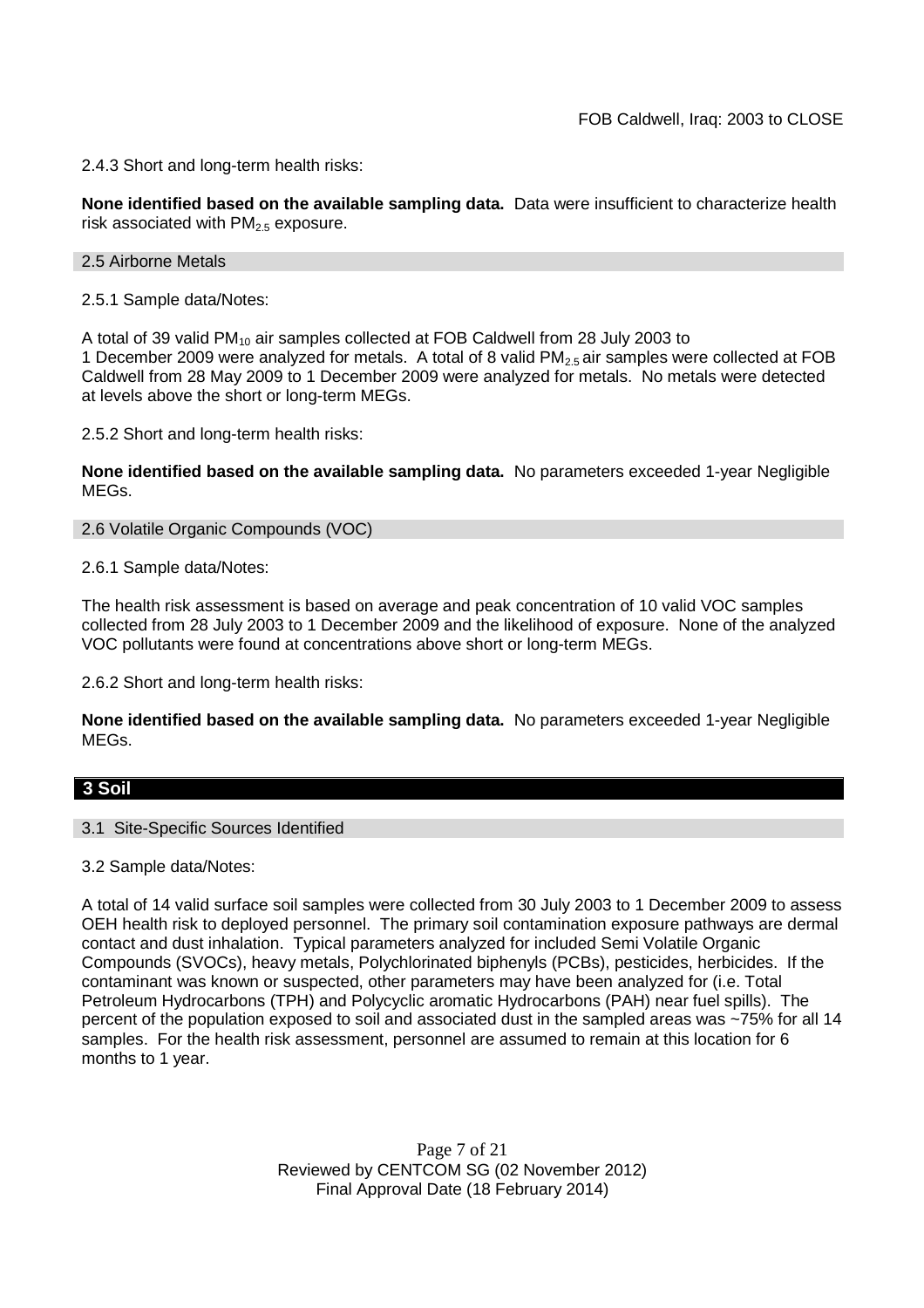## *3.3 Short-term health risk:*

**Not an identified source of health risk**. Currently, sampling data for soil are not evaluated for short term (acute) health risks**.**

## *3.4 Long-term health risk:*

**None identified based on available sample data.** No parameters exceeded 1-year Negligible MEGs.

## **4 Water**

In order to assess the health risk to U.S. personnel from exposure to water in theater, the APHC identified the most probable exposure pathways. These are based on the administrative information provided on the field data sheets submitted with the samples taken over the time period being evaluated. Based on the information provided from the field, all samples for untreated water samples were associated with source water for treatment and no exposure pathways were associated with those samples. Therefore, untreated samples are not assessed as potential health hazards. It is assumed that 100% of all U.S. personnel at FOB Caldwell will be directly exposed to Reverse Osmosis Water Purification Unit (ROWPU) treated and disinfected fresh bulk water, since this classification of water is primarily used for personal hygiene, showering, cooking, and for use at vehicle wash racks. Field data sheets indicate that bottled water was the only approved source of drinking water.

### 4.1 Drinking Water: ROWPU-Treated

4.1.1 Sample data/Notes:

To assess the potential for adverse health effects to troops, the following assumptions were made about dose and duration: A conservative (protective) assumption was that personnel routinely ingested 15 L/day of ROWPU-treated water for up to 365 days (1-year). It was further assumed that control measures were not used. A total of 5 valid samples were collected from 2003 to 2009.

4.1.2 Short-term and long-term health risk:

**None identified based on available sample data.** All collected samples were below the short and long-term Negligible MEGs.

### 4.2 Non-Drinking Water

### 4.2.1 Site-Specific Sources Identified

Although the primary route of exposure for most microorganisms is ingestion of contaminated water, dermal exposure to some microorganisms, chemicals, and biologicals may also cause adverse health effects. Complete exposure pathways would include drinking, brushing teeth, personal hygiene, cooking, providing medical and dental care using a contaminated water supply or during dermal contact at vehicle or aircraft wash racks.

4.2.2 Sample data/Notes:

To assess the potential for adverse health effects to troops the following assumptions were made about dose and duration: All U.S. personnel at this location were expected to remain at this site for

> Page 8 of 21 Reviewed by CENTCOM SG (02 November 2012) Final Approval Date (18 February 2014)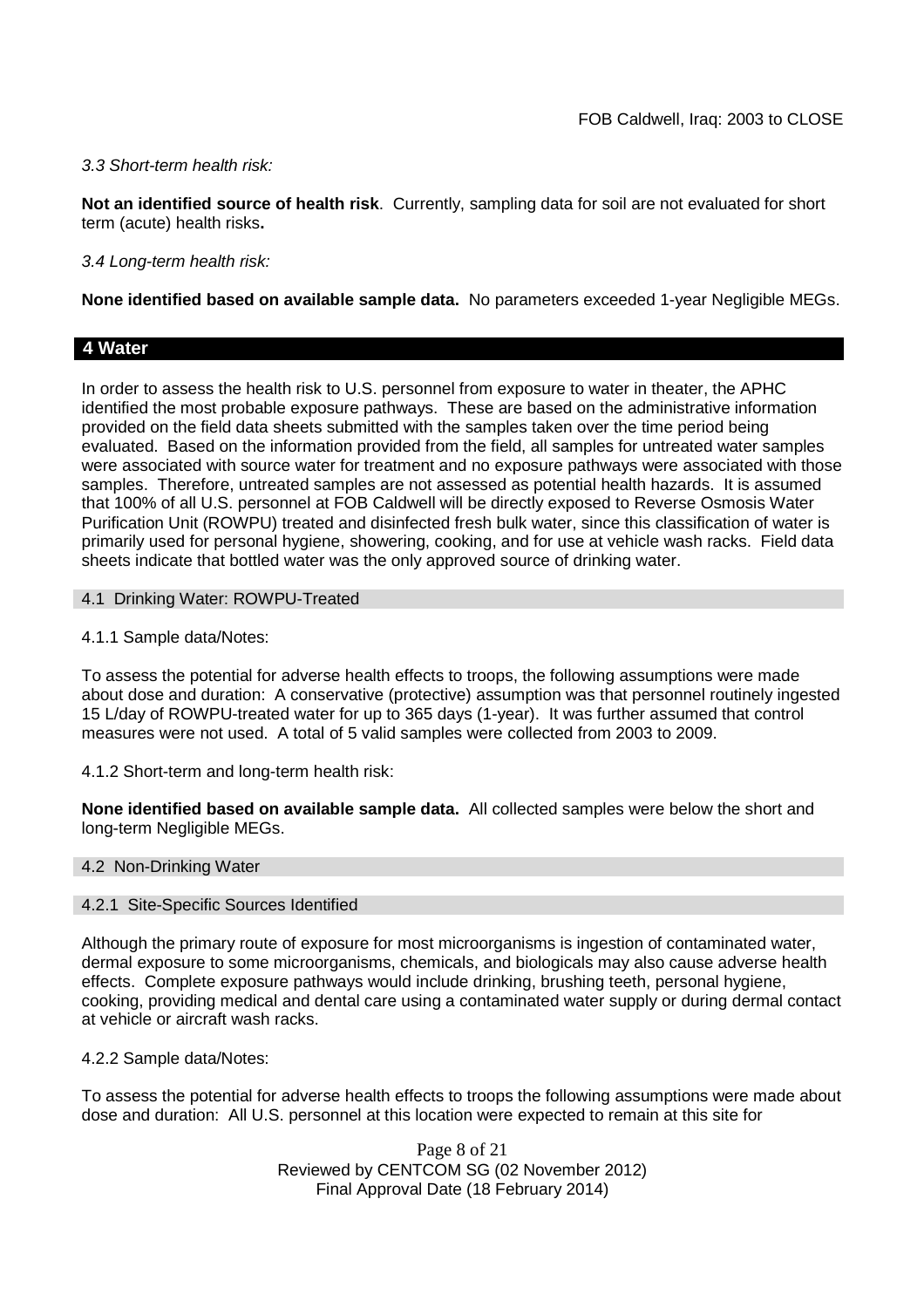approximately 1 year. A conservative (protective) assumption is that personnel routinely consumed less than 5L/day of non-drinking water for up to 365 days (1-year). It is further assumed that control measures and/or personal protective equipment were not used. A total of 11 Non-Drinking water samples from 2004 to 2009 were evaluated for this health risk assessment. No chemicals were detected at levels above the short or long-term MEGs.

4.2.3 Short and long-term health risks:

**None identified based on available sample data.** All collected samples were below the short and long-term Negligible MEGs.

## **5 Military Unique**

5.1 Chemical Biological, Radiological Nuclear (CBRN) Weapons

No specific hazard sources were documented in the Defense Occupational and Environmental Health Readiness System (DOEHRS), or the Military Exposure Surveillance Library (MESL) from 28 July 2003 through 3 April 2010.

#### 5.2 Depleted Uranium (DU)

No specific hazard sources were documented in the DOEHRS, or MESL from 28 July 2003 through 3 April 2010.

#### 5.3 Ionizing Radiation

No specific hazard sources were documented in the DOEHRS, or MESL from 28 July 2003 through 3 April 2010.

#### 5.4 Non-Ionizing Radiation

No specific hazard sources were documented in the DOEHRS, or MESL from 28 July 2003 through 3 April 2010.

### **6 Endemic Disease**

This document lists the endemic diseases reported in the region, its specific health risks and severity and general health information about the diseases. USCENTCOM MOD 11 (Reference 11) lists deployment requirements, to include immunizations and chemoprophylaxis, in effect during the timeframe of this POEMS.

#### 6.1 Foodborne and Waterborne Diseases

Food borne and waterborne diseases in the area are transmitted through the consumption of local food and water. Local unapproved food and water sources (including ice) are heavily contaminated with pathogenic bacteria, parasites, and viruses to which most U.S. Service Members have little or no natural immunity. Effective host nation disease surveillance does not exist within the country. Only a small fraction of diseases are identified or reported in host nation personnel. Diarrheal diseases are expected to temporarily incapacitate a very high percentage of U.S. personnel within days if local food, water, or ice is consumed. Hepatitis A and typhoid fever infections typically cause prolonged illness in a smaller percentage of unvaccinated personnel. Vaccinations are required for DOD personnel and contractors. In addition, although not specifically assessed in this document, significant outbreaks of

Page 9 of 21 Reviewed by CENTCOM SG (02 November 2012) Final Approval Date (18 February 2014)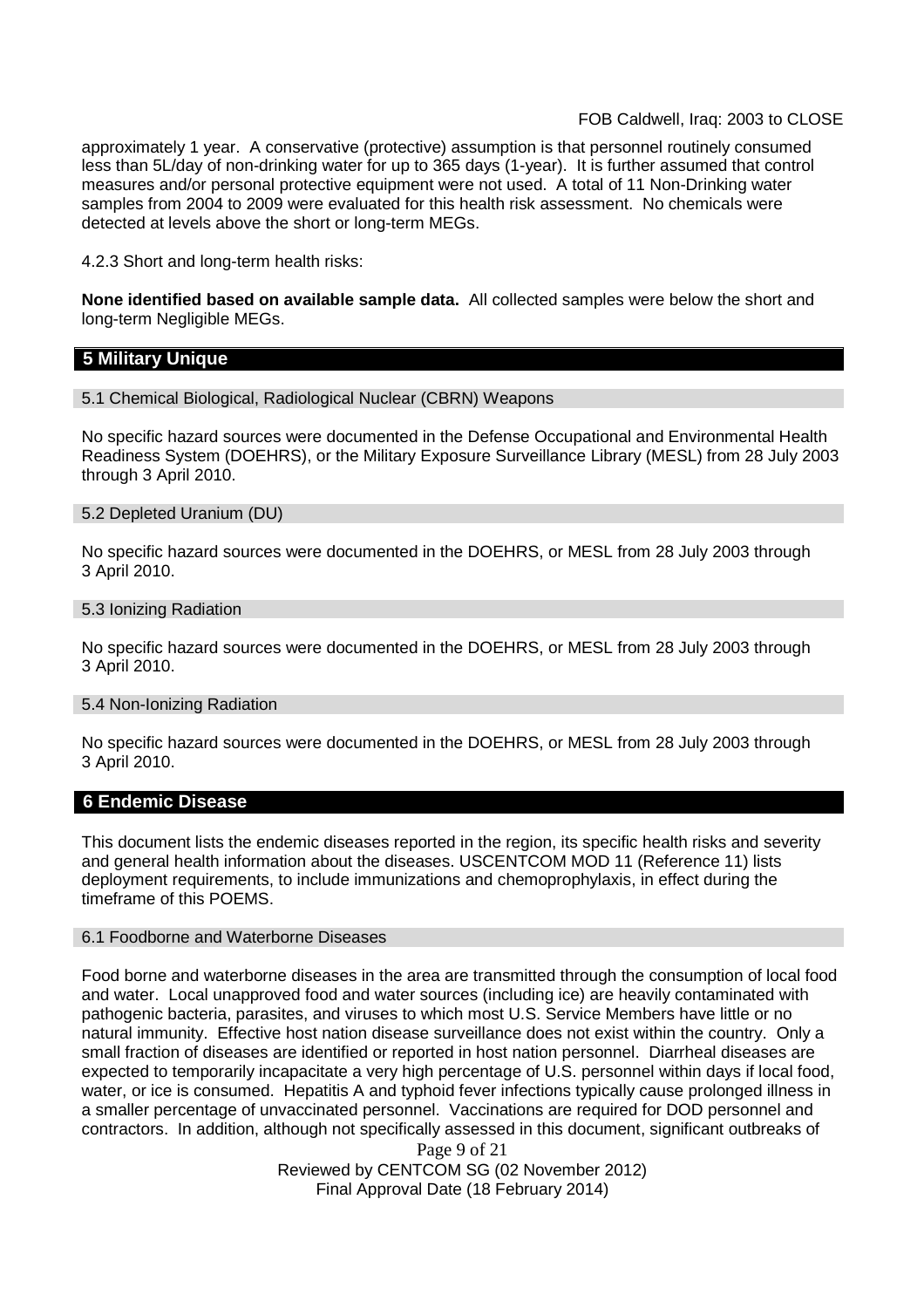viral gastroenteritis (e.g., norovirus) and food poisoning (e.g., *Bacillus cereus*, *Clostridium perfringens*, *Staphylococcus*) may occur. Key disease risks are summarized below:

Mitigation strategies were in place and included consuming food and water from approved sources, vaccinations (when available), frequent hand washing and general sanitation practices.

## 6.1.1 Diarrheal diseases (bacteriological)

**High, mitigated to Low**: Diarrheal diseases are expected to temporarily incapacitate a very high percentage of personnel (potentially over 50% per month) within days if local food, water, or ice is consumed. Field conditions (including lack of hand washing and primitive sanitation) may facilitate person-to-person spread and epidemics. Typically mild disease treated in outpatient setting; recovery and return to duty in less than 72 hours with appropriate therapy. A small proportion of infections may require greater than 72 hours limited duty, or hospitalization.

## 6.1.2 Hepatitis A, typhoid/paratyphoid fever, and diarrhea-protozoal

**High, mitigated to Low**: Unmitigated health risk to U.S. personnel is high year round for hepatitis A and typhoid/paratyphoid fever, and Moderate for diarrhea-protozoal. Mitigation was in place to reduce the risks to low. Hepatitis A, typhoid/paratyphoid fever, and diarrhea-protozoal disease may cause prolonged illness in a small percentage of personnel (less than 1% per month). Although much rarer, other potential diseases in this area that are also considered a Moderate risk include: hepatitis E, diarrhea-cholera, and brucellosis.

## *6.1.3 Short-term Health Risks:*

**Low**: The overall unmitigated short-term risk associated with food borne and waterborne diseases are considered High (bacterial diarrhea, hepatitis A, typhoid/paratyphoid fever) to Moderate (diarrheacholera, diarrhea-protozoal, brucellosis) to Low (hepatitis E) if local food or water is consumed. Preventive Medicine measures reduced the risk to Low. Confidence in the health risk estimate was high.

# *6.1.4 Long-term Health Risks:*

# **None identified based on available data.**

### 6.2 Arthropod Vector-Borne Diseases

During the warmer months, the climate and ecological habitat support populations of arthropod vectors, including mosquitoes, ticks, mites, and sandflies. Significant disease transmission is sustained countrywide, including urban areas. Mitigation strategies were in place and included proper wear of treated uniforms, application of repellent to exposed skin, and use of bed nets and chemoprophylaxis (when applicable). Additional methods included the use of pesticides, reduction of pest/breeding habitats, and engineering controls.

### *6.2.1 Malaria*

**None**: Indigenous transmission of malaria in Iraq was eliminated as of 2008 reducing risk among personnel exposed to mosquito bites to None.

> Page 10 of 21 Reviewed by CENTCOM SG (02 November 2012) Final Approval Date (18 February 2014)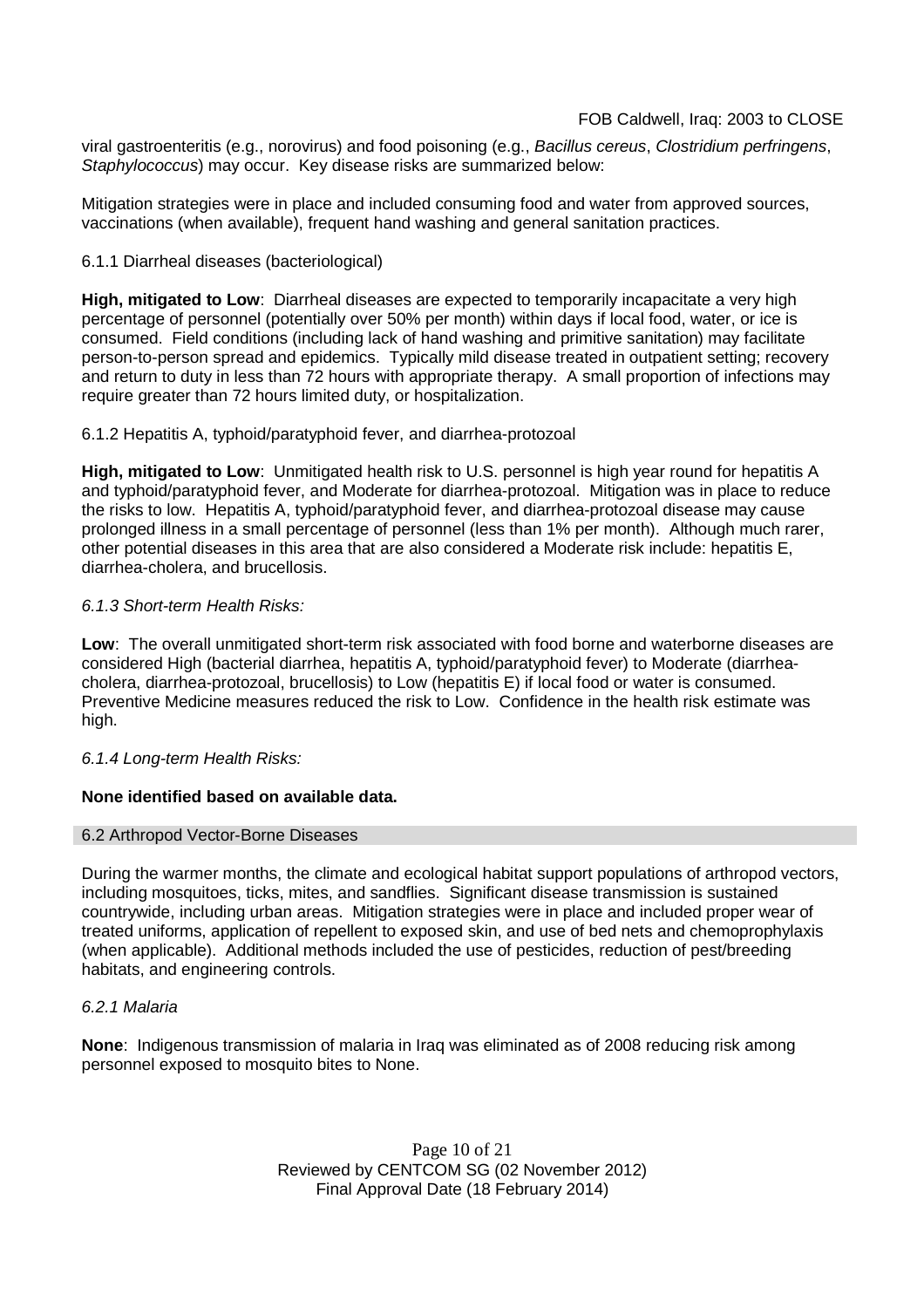## *6.2.2 Leishmaniasis*

**Moderate, mitigated to Low**: The disease risk is Moderate during the warmer months when sandflies are most prevalent, but reduced to low with mitigation measures. Leishmaniasis is transmitted by sand flies. There are two forms of the disease; cutaneous (acute form) and visceral (a more latent form of the disease). The leishmaniasis parasites may survive for years in infected individuals and this infection may go unrecognized by physicians in the U.S. when infections become symptomatic years later. Cutaneous infection is unlikely to be debilitating, though lesions may be disfiguring. Visceral leishmaniasis disease can cause severe febrile illness which typically requires hospitalization with convalescence over 7 days.

# *6.2.3 Crimean-Congo hemorrhagic fever*

**Moderate, mitigated to Low**: Unmitigated risk is moderate, but reduced to low with mitigation measures. Crimean-Congo hemorrhagic fever occurs in rare cases (less than 0.1% per month attack rate in indigenous personnel) and is transmitted by tick bites or occupational contact with blood or secretions from infected animals. The disease typically requires intensive care with fatality rates from 5% to 50%.

## *6.2.4 Sandfly fever*

**Moderate, mitigated to Low**: Sandfly fever has a Moderate risk with potential disease rates from 1% to 10% per month under worst case conditions. Mitigation measures reduced the risk to low. The disease is transmitted by sandflies and occurs more commonly in children though adults are still at risk. Sandfly fever disease typically resulted in debilitating febrile illness requiring 1 to 7 days of supportive care followed by return to duty.

## *6.2.5 Sindbis (and Sindbis-like viruses)*

**Low**: Sindbis and sindbis-like viruses are maintained in a bird-mosquito cycle in rural areas and occasionally caused limited outbreaks among humans. The viruses are transmitted by a variety of *Culex* mosquito species found primarily in rural areas. A variety of bird species may serve as reservoir or amplifying hosts. Extremely rare cases (less than 0.01% per month attack rate) could have occurred seasonally (April - November). Debilitating febrile illness often accompanied by rash, typically requires 1 to 7 days of supportive care; significant arthralgias may persist for several weeks or more in some cases. This disease is associated with a low health risk estimate.

### 6.2.6 *Rickettsioses, tickborne (spotted fever group)*

**Low**: Rare cases (less than 0.1% per month) of rickettsioses disease are possible among personnel exposed to tick bites. Rickettsioses are transmitted by multiple species of hard ticks, including *Rhipicephalus* spp., which are associated with dogs. Other species of ticks, including *Ixodes* are also capable of transmitting rickettsial pathogens in this group. In addition to dogs, various rodents and other animals also may serve as reservoirs. Ticks are most prevalent from April through November. Incidents can result in debilitating febrile illness, which may require 1 to 7 days of supportive care followed by return to duty. The health risk of rickettsial disease is Low.

### 6.2.7 *Typhus-murine (fleaborne)*

**Low**: Typhus-murine has a Low risk estimate and is assessed as present, but at unknown levels. Rare cases are possible among personnel exposed to rodents (particularly rats) and flea bites. Incidents may result in debilitating febrile illness typically requiring 1 to 7 days of supportive care followed by

> Page 11 of 21 Reviewed by CENTCOM SG (02 November 2012) Final Approval Date (18 February 2014)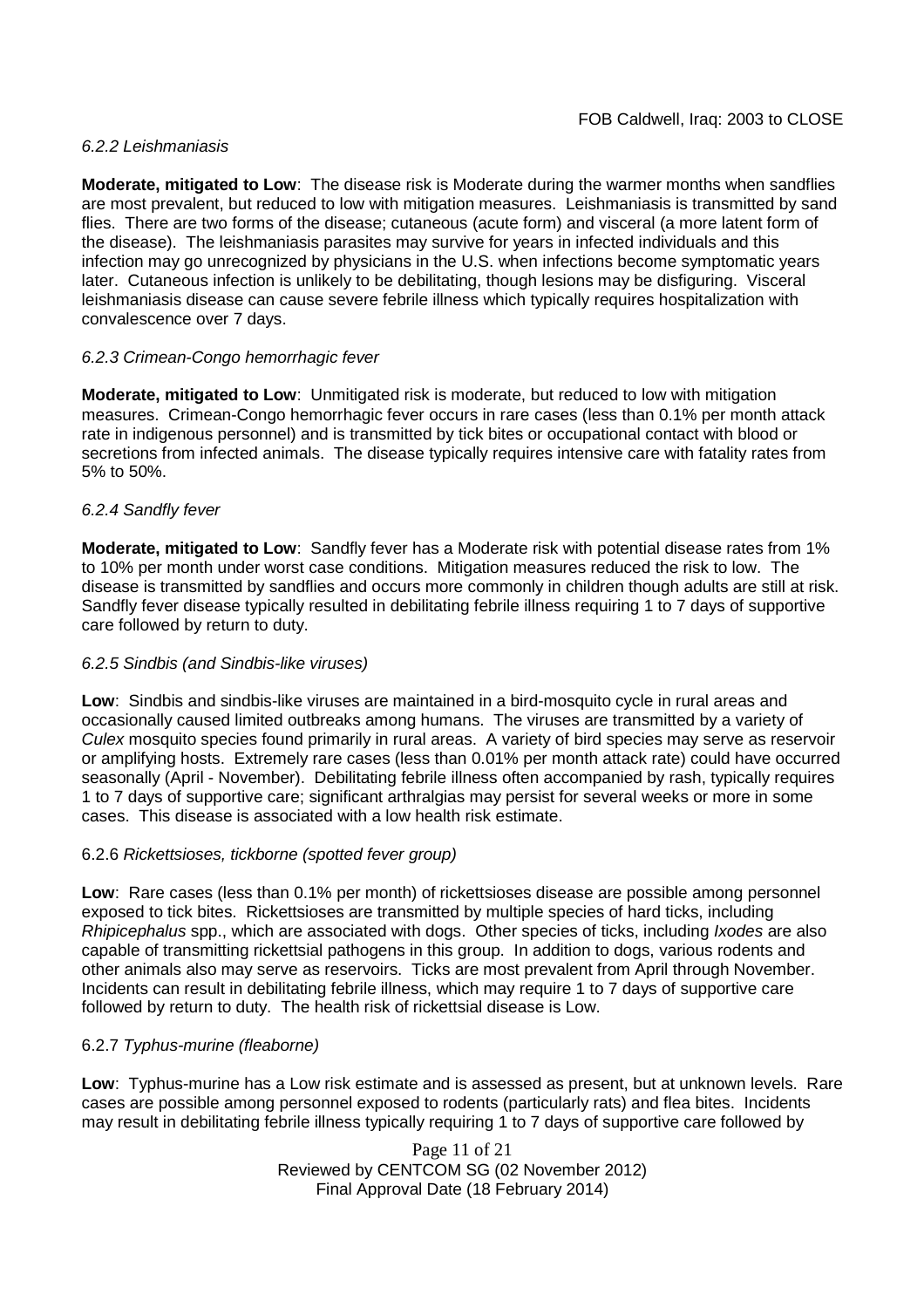return to duty.

#### *6.2.8 West Nile fever*

**Low**: West Nile fever is present. The disease is maintained by the bird population and transmitted to humans via mosquito vector. Typically, infections in young, healthy adults were asymptomatic although fever, headache, tiredness, body aches (occasionally with a skin rash on trunk of body), and swollen lymph glands can occurred. This disease is associated with a low risk estimate.

### *6.2.9 Short -term health risks:*

**Low:** The unmitigated risk is moderate for leishmaniasis - cutaneous (acute), Crimean-Congo hemorrhagic fever, and sandfly fever; Low for, sindbis, rickettsioses-tickborne*,* typhus-fleaborne, and West Nile fever. No hazard from malaria (2008 - 2011). Risk is reduced to Low by proper wear of the uniform and application of repellent to exposed skin. Confidence in the risk estimate is high.

### *6.2.10 Long -term health risks:*

**Low:** The unmitigated risk is moderate for leishmaniasis-visceral (chronic). Risk is reduced to Low by proper wear of the uniform and application of repellent to exposed skin. Confidence in the risk estimate is high.

### 6.3 Water Contact Diseases

Tactical operations or recreational activities that involve extensive contact with surface water such as lakes, streams, rivers, or flooded fields may result in significant exposure to leptospirosis and schistosomiasis. Arid portions of Iraq without permanent or persistent bodies of surface water do not support transmission of leptospirosis or schistosomiasis. Risk was restricted primarily to areas along rivers and lakes. These diseases can debilitate personnel for up to a week or more. Leptospirosis risk typically increases during flooding. In addition, although not specifically assessed in this document, bodies of surface water are likely to be contaminated with human and animal waste. Activities such as wading or swimming may result in exposure to enteric diseases including diarrhea and hepatitis via incidental ingestion of water. Prolonged water contact also may lead to the development of a variety of potentially debilitating skin conditions including bacterial or fungal dermatitis. Mitigation strategies were in place and included avoiding water contact and recreational water activities, proper wear of uniform (especially footwear), and protective coverings for cuts/abraded skin.

### *6.3.1 Leptospirosis*

**Moderate, mitigated to Low**: Human infections occur seasonally (typically April through November) through exposure to water or soil contaminated by infected animals and is associated with wading, and swimming in contaminated, untreated open water. The occurrence of flooding after heavy rainfall facilitates the spread of the organism because as water saturates the environment leptospirosis present in the soil passes directly into surface waters. Leptospirosis can enter the body through cut or abraded skin, mucous membranes, and conjunctivae. Infection may also occur from ingestion of contaminated water. The acute, generalized illness associated with infection may mimic other tropical diseases (for example, dengue fever, malaria, and typhus), and common symptoms include fever, chills, myalgia, nausea, diarrhea, cough, and conjunctival suffusion. Manifestations of severe disease can include jaundice, renal failure, hemorrhage, pneumonitis, and hemodynamic collapse. Recreational activities involving extensive water contact may result in personnel being temporarily debilitated with leptospirosis. This disease is associated with a Moderate health risk estimate.

> Page 12 of 21 Reviewed by CENTCOM SG (02 November 2012) Final Approval Date (18 February 2014)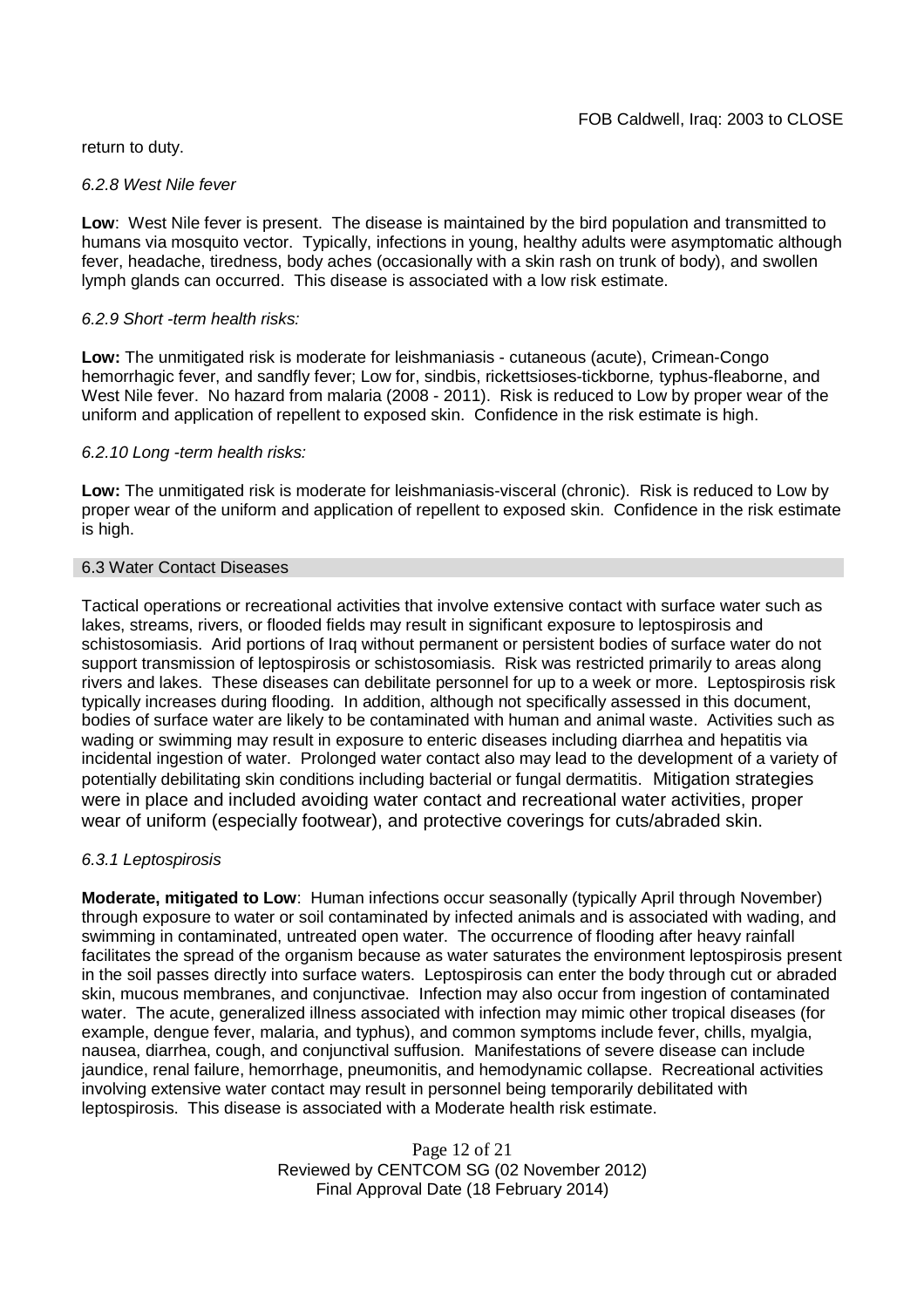## *6.3.2 Schistosomiasis*

**Moderate, mitigated to Low**: Humans are the principal reservoir for schistosomes; humans shed schistosome eggs in urine or feces. Animals such as cattle and water buffalo may also be significant reservoirs. Rare cases (less than 0.1% per month attack rate) may occur seasonally (typically April through November) among personnel wading or swimming in lakes, streams, or irrigated fields which were frequently contaminated with human and animal waste containing schistosome eggs. In groups with prolonged exposure to heavily contaminated foci, attack rates may exceed 10%. Exceptionally heavy concentrations of schistosomes may occur in discrete foci, which were difficult to distinguish from less contaminated areas. In non-immune personnel exposed to such foci, rates of acute schistosomiasis may be over 50%. Mild infections are generally asymptomatic. In very heavy acute infections, a febrile illness (acute schistosomiasis) may occur, especially with *Schistosoma japonicum* and *S. mansoni*, requiring hospitalization and convalescence over 7 days. This disease is associated with a Moderate health risk estimate.

## *6.3.3 Short -term health risks:*

**Low:** Unmitigated Health risk of schistosomiasis and leptospirosis is Moderate during warmer months. Mitigation measures reduce the risk to Low. Confidence in the health risk estimate is high.

## *6.3.4 Long -term health risks:*

## **None identified based on available data.**

### 6.4 Respiratory Diseases

Although not specifically assessed in this document, deployed U.S. forces may be exposed to a wide variety of common respiratory infections in the local population. These include influenza, pertussis, viral upper respiratory infections, viral and bacterial pneumonia, and others. The U.S. military populations living in close-quarter conditions are at risk for substantial person-to-person spread of respiratory pathogens. Influenza is of particular concern because of its ability to debilitate large numbers of unvaccinated personnel for several days. Mitigation strategies were in place and included routine medical screenings, vaccination, enforcing minimum space allocation in housing units, implementing head-to-toe sleeping in crowded housing units, implementation of proper Personal Protective Equipment (PPE) when necessary for healthcare providers and detention facility personnel.

### *6.4.1 Tuberculosis (TB)*

**Moderate, mitigated to Low:** Potential health risk to U.S. personnel is Moderate, mitigated to Low, year round. Transmission typically requires close and prolonged contact with an active case of pulmonary or laryngeal TB, although it also can occur with more incidental contact. The Army Surgeon General has defined increased risk in deployed Soldiers as indoor exposure to locals or third country nationals of greater than one hour per week in a highly endemic active TB region. Additional mitigation included active case isolation in negative pressure rooms, where available.

### *6.4.2 Meningococcal meningitis*

**Low:** Meningococcal meningitis poses a Low risk and is transmitted from person to person through droplets of respiratory or throat secretions. Close and prolonged contact facilitates the spread of this disease. Meningococcal meningitis is potentially a very severe disease typically requiring intensive care; fatalities may occur in 5-15% of cases.

> Page 13 of 21 Reviewed by CENTCOM SG (02 November 2012) Final Approval Date (18 February 2014)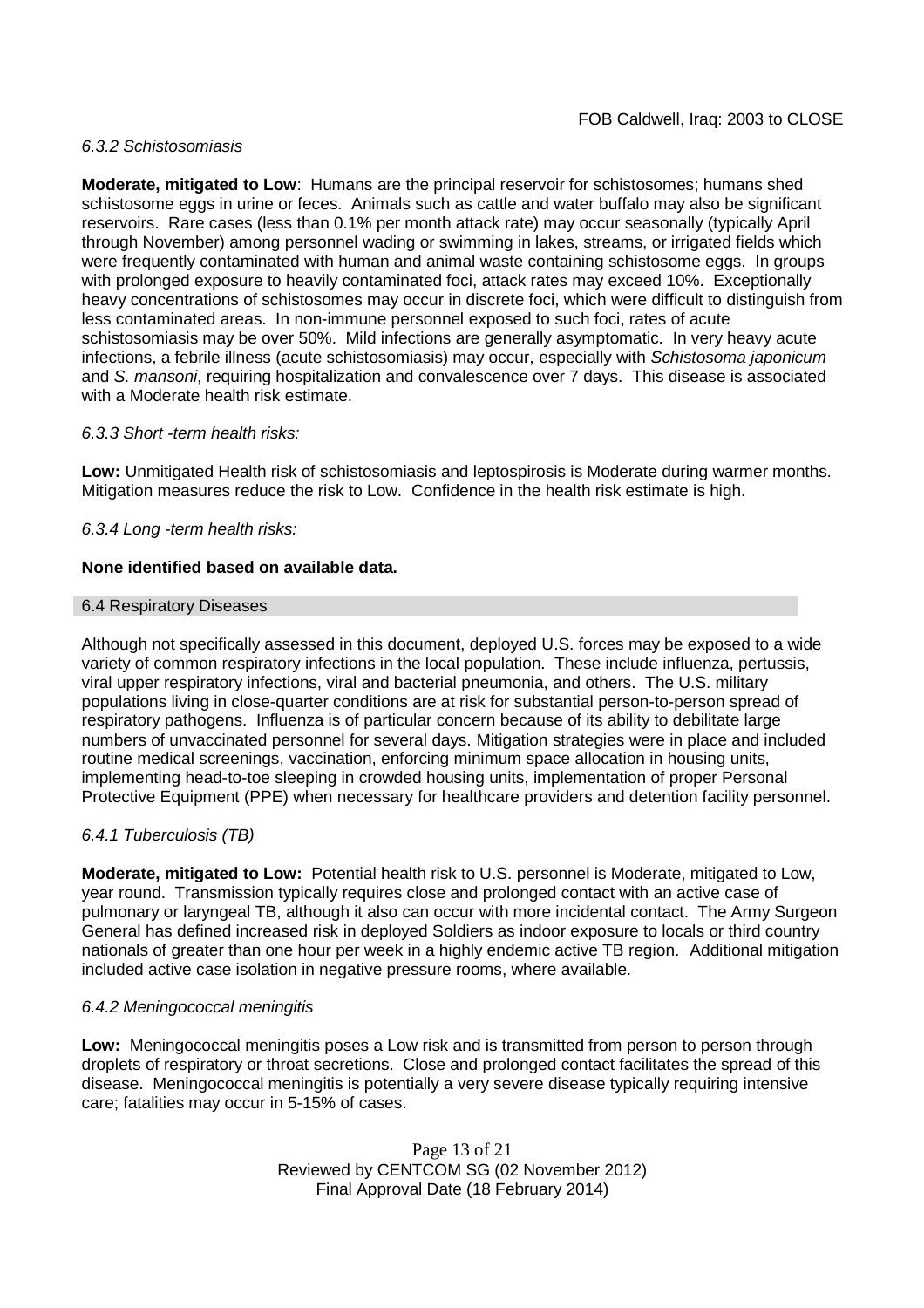## *6.4.3 Short-term health risks:*

**Low:** Moderate (TB) to Low (for meningococcal meningitis). Overall risk was reduced to Low with mitigation measures. Confidence in the health risk estimate is high.

## *6.4.4 Long-term health risks:*

**None identified based on available data.** Tuberculosis is evaluated as part of the Post Deployment Health Assessment (PDHA). A TB skin test is required post-deployment if potentially exposed and is based upon individual service policies.

### 6.5 Animal-Contact Diseases

## *6.5.1 Rabies*

**Moderate, mitigated to Low:** Rabies posed a year-round moderate risk. Occurrence in local animals was well above U.S. levels due to the lack of organized control programs. Dogs were the primary reservoir of rabies in Iraq, and a frequent source of human exposure. In June 2008, the New Jersey Health department in The United States reported a confirmed case of rabies in a mixed-breed dog recently imported from Iraq. Rabies is transmitted by exposure to the virus-laden saliva of an infected animal, typically through bites, but could occur from scratches contaminated with the saliva. No cases of rabies acquired in Iraq have been identified in US Service Members to date. The vast majority (>99%) of persons who develop rabies disease will do so within a year after a risk exposure, there have been rare reports of individuals presenting with rabies disease up to six years or more after their last known risk exposure. Mitigation strategies included command emphasis of CENTCOM GO 1B, reduction of animal habitats, active pest management programs, and timely treatment of feral animal scratches/bites.

### *6.5.2 Anthrax*

**Low:** Anthrax cases are rare in indigenous personnel, and pose a Low risk to U.S. personnel. Anthrax is a naturally occurring infection; cutaneous anthrax is transmitted by direct contact with infected animals or carcasses, including hides. Eating undercooked infected meat may result in contracting gastrointestinal anthrax. Pulmonary anthrax is contracted through inhalation of spores and is extremely rare. Mitigation measures included consuming approved food sources, proper food preparation and cooking temperatures, avoidance of animals and farms, dust abatement when working in these areas, vaccinations, and proper PPE for personnel working with animals.

## *6.5.3 Q-Fever*

**Moderate, mitigated to Low:** Potential health risk to U.S. personnel is Moderate, but mitigated to Low, year round. Rare cases are possible among personnel exposed to aerosols from infected animals, with clusters of cases possible in some situations. Significant outbreaks (affecting 1-50%) can occur in personnel with heavy exposure to barnyards or other areas where animals are kept. Unpasteurized milk may also transmit infection. The primary route of exposure is respiratory, with an infectious dose as low as a single organism. Incidence could result in debilitating febrile illness, sometimes presenting as pneumonia, typically requiring 1 to 7 days of inpatient care followed by return to duty. Mitigation strategies in place as listed in paragraph 6.5.2 except for vaccinations.

> Page 14 of 21 Reviewed by CENTCOM SG (02 November 2012) Final Approval Date (18 February 2014)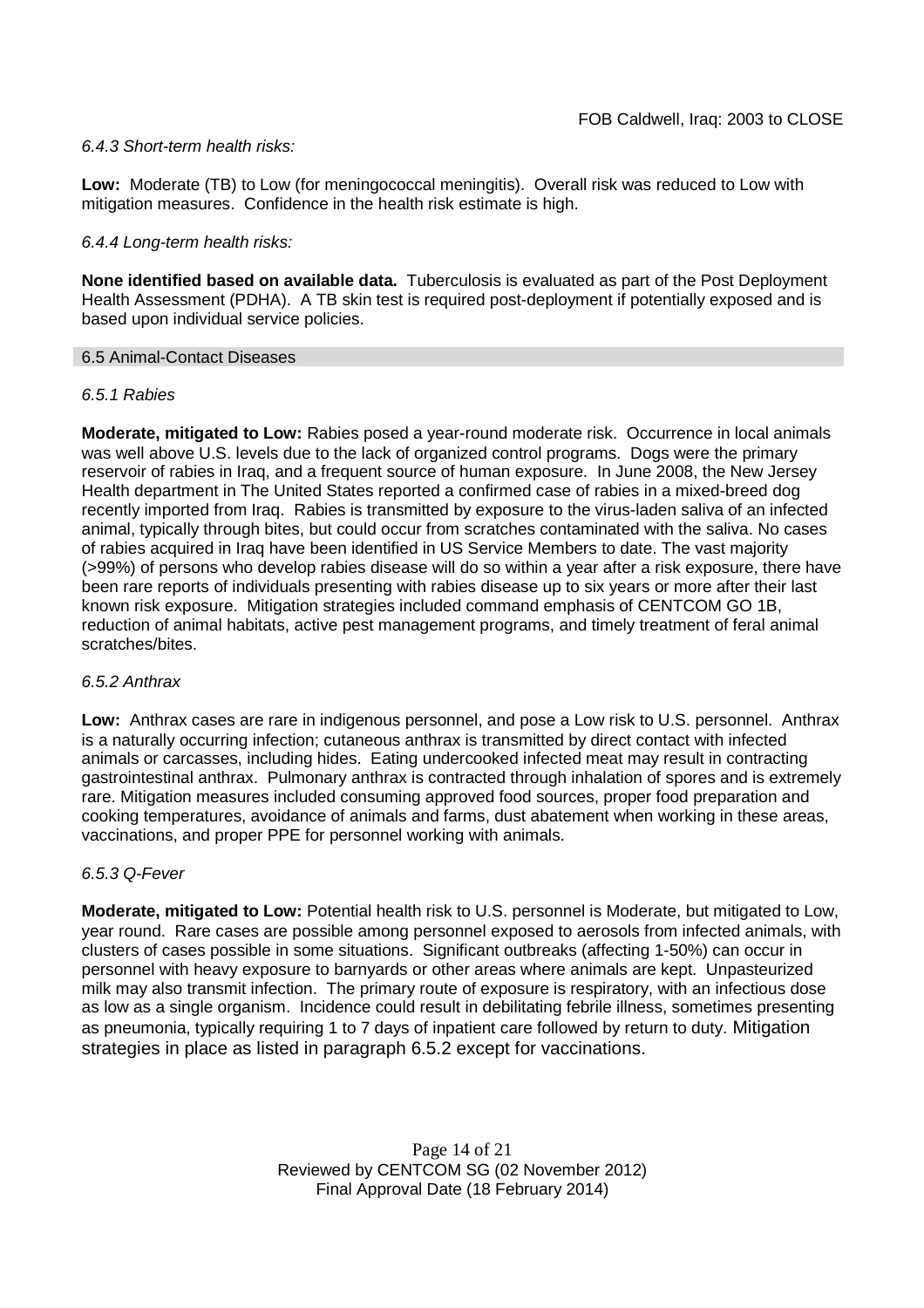## *6.5.4 H5N1 avian influenza*

**Low:** Potential health risk to U.S. personnel is Low. Although H5N1 avian influenza (AI) is easily transmitted among birds, bird-to-human transmission is extremely inefficient. Human-to-human transmission appears to be exceedingly rare, even with relatively close contact. Extremely rare cases (less than 0.01% per month attack rate) could occur. Incidence could result in very severe illness with fatality rate higher than 50 percent in symptomatic cases. Mitigation strategies included avoidance of birds/poultry and proper cooking temperatures for poultry products.

## *6.5.5* Short-term health risks:

**Low:** The short-term unmitigated risk is Moderate for rabies, and Q-fever, to Low for anthrax, and H5N1 avian influenza. Mitigation measures reduced the overall risk to Low. Confidence in risk estimate is high.

6.5.6 Long-term health risks:

**Low:** A Low long term risk exists for rabies because, in rare cases, the incubation period for rabies can be several years.

## **7 Venomous Animal/Insect**

All information was taken directly from the Clinical Toxinology Resources web site from the University of Adelaide, Australia (Reference 2). The species listed below have home ranges that overlap the location of FOB Caldwell and may present a health risk if they are encountered by personnel. See Section 9 for more information about pesticides and pest control measures.

### 7.1 Spiders

 *Latrodectus pallidus* (White widow spider*)*: Clinical effects uncertain, but related to medically important species, therefore major envenoming cannot be excluded.

# 7.2 Scorpions

 *Androctonus crassicauda (black scorpion): Severe envenoming possible and potentially lethal, however most stings cause only severe local pain.*

 *Buthacus leptochelys*, *Buthacus macrocentrus*, *Compsobuthus jakesi*, *Compsobuthus matthiesseni*, *Compsobuthus werneri, Odontobuthus doriae* and *Orthochirus scrobiculosus*: Clinical effects unknown; there are a number of dangerous Buthid scorpions, but ther are also some known to cause minimal effects only. Without clinical data it is unclear where this species fits within that spectrum.

- *Scorpio maurus*: Mild envenoming only, not likely to prove lethal.
- *Hemiscorpius lepturus*: Severe envenoming possible, potentially lethal.

 *Hottentotta saulcyi*, *Hottentotta scaber*, and *Hottentotta schach*: Moderate envenoming possible but unlikely to prove lethal.

> Page 15 of 21 Reviewed by CENTCOM SG (02 November 2012) Final Approval Date (18 February 2014)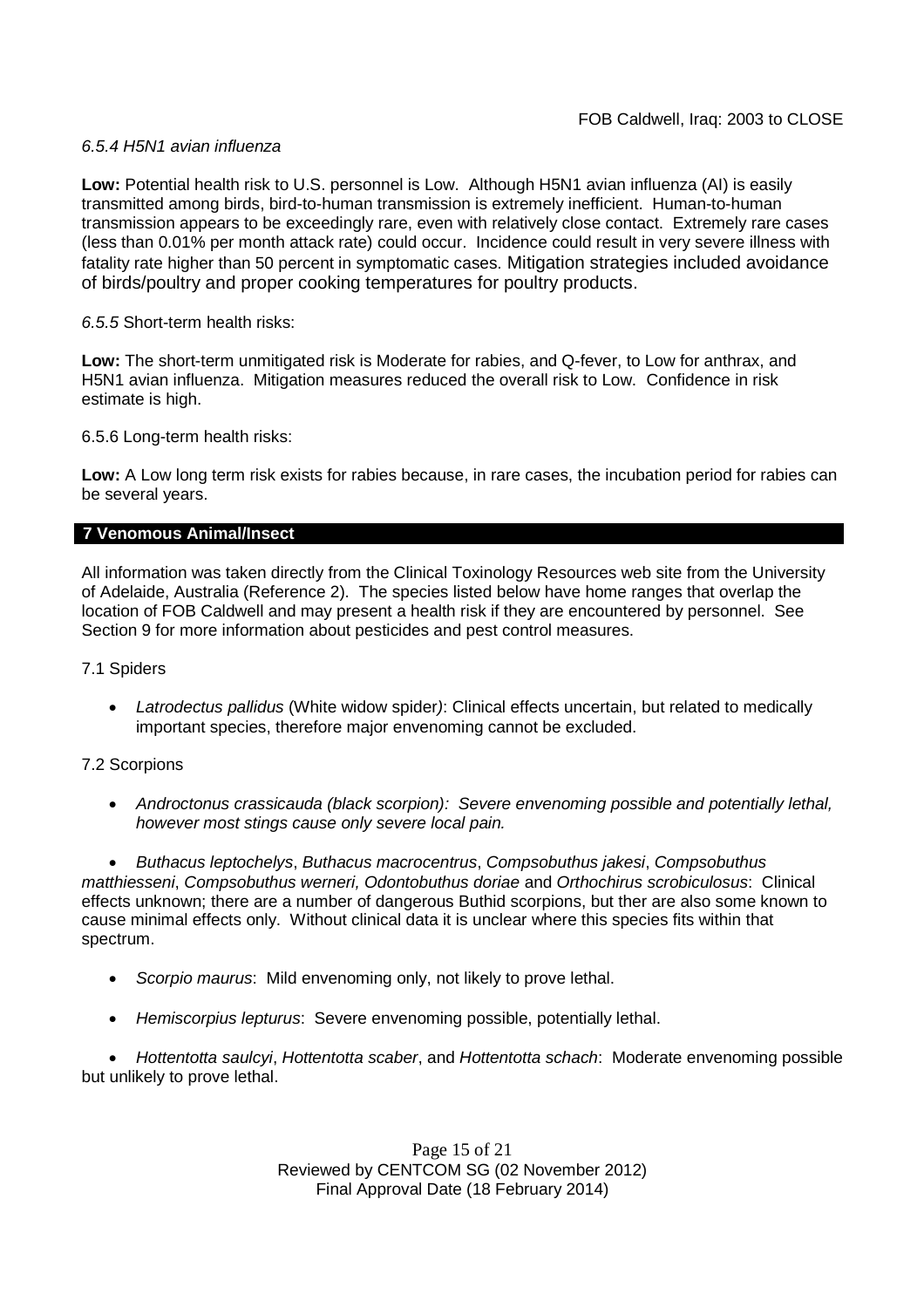7.3 Snakes

*Cerastes gasperettii*: Potentially lethal envenoming, though unlikely.

 *Hemorrhois ravergieri*, *Malpolon monspessulanus*, *Psammophis schokari* and *Pseudocyclophis persicus*: Clinical effects unknown, but unlikely to cause significant envenoming.

 *Macrovipera lebetina* subspecies e*uphratica* and subspecies *obtuse and Vipera albicornuta*: Severe envenoming possible, potentially lethal.

 *Platyceps rhodorachis* and *Psammophis lineolatus*: Mild envenoming only, not likely to prove lethal.

 *Walterinnesia aegyptia*: Clinical effects unknown, but potentially lethal envenoming, though unlikely, cannot be excluded.

*7.4* Short-term health risk:

**Low:** If encountered, effects of venom vary with species from mild localized swelling (e.g. *S. maurus*) to potentially lethal effects (e.g. *V. albicornuta*). See effects of venom above. Mitigation strategies included avoiding contact, proper wear of uniform (especially footwear), and timely medical treatment. Confidence in the health risk estimate is low (Reference 9, Table 3-6).

7.5 Long-term health risk:

## **None identified.**

# **8 Heat/Cold Stress**

## 8.1 Heat

Summer (June - September) monthly mean daily maximum temperatures range from 90 degrees Fahrenheit (°F) to 110 °F with an average temperature of 107°F based on historical climatological data from the U.S. Air Force Combat Climatology Center, 14<sup>th</sup> Weather Squadron. The health risk of heat stress/injury based on temperatures alone is Low (< 78°F) from November – April, high (82-87.9°F) in October, and extremely high (≥ 88°F) from May – September. However, work intensity and clothing/equipment worn pose greater health risk of heat stress/injury than environmental factors alone (Reference 6). Managing risk of hot weather operations included monitoring work/rest periods, proper hydration, and taking individual risk factors (e.g. acclimation, weight, and physical conditioning) into consideration. Risk of heat stress/injury was reduced with preventive measures

### 8.1.1 Short-term health risk:

**Extremly High, mitigated to Low:** The risk of heat injury was reduced to low through preventive measures such as work/rest cycles, proper hydration and nutrition, and monitoring Wet Bulb Globe Temperature (WBGT). Risk of heat injury in unacclimatized or susceptible populations (older, previous history of heat injury, poor physical condition, underlying medical/health conditions), and those under operational constraints (equipment, PPE, vehicles) is Extremly High from May – September, High in October, and Low from November – April. Confidence in the health risk estimate is low (Reference 9, Table 3-6).

> Page 16 of 21 Reviewed by CENTCOM SG (02 November 2012) Final Approval Date (18 February 2014)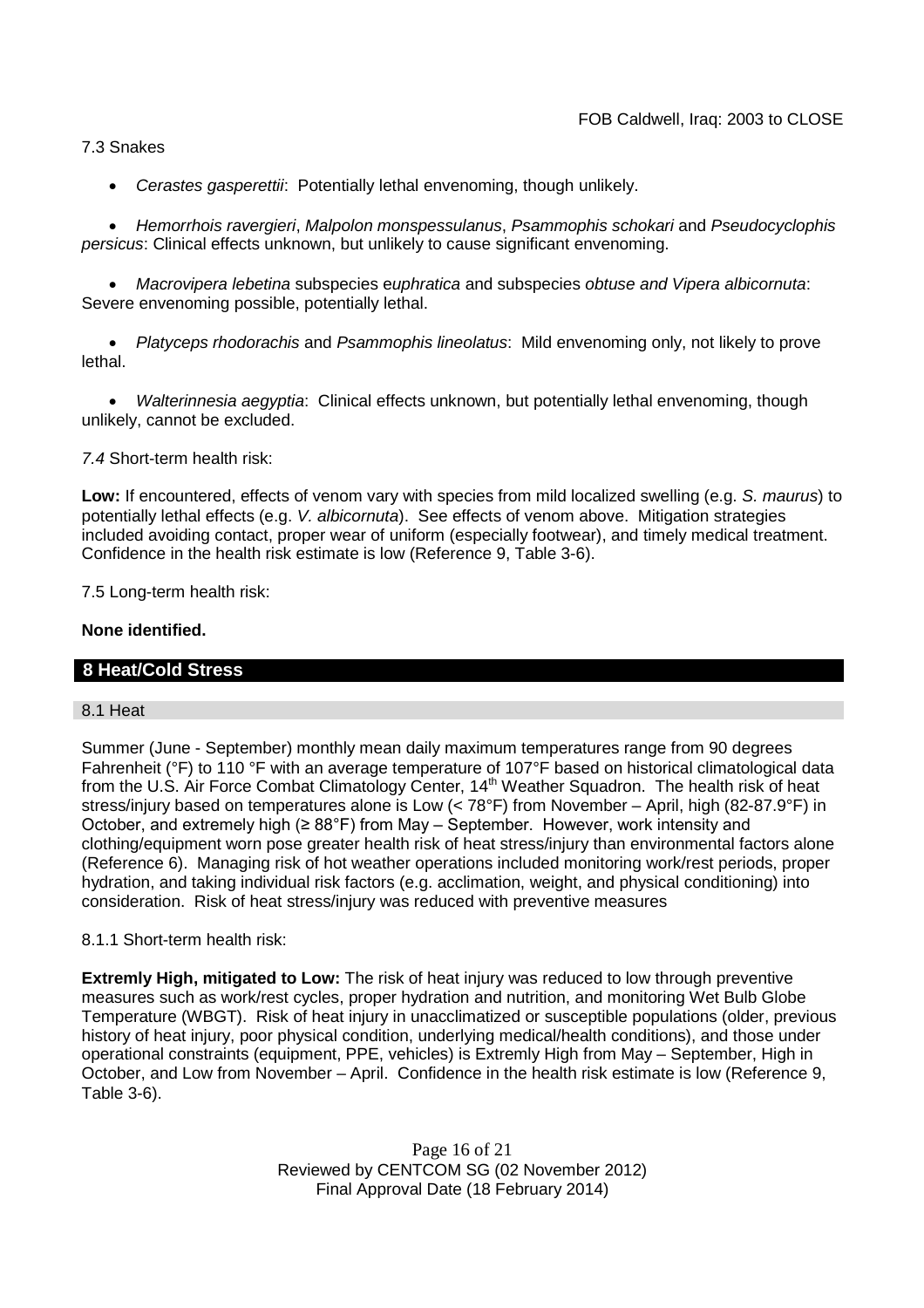8.1.2 Long-term health risk:

**Low:** The long-term risk is Low. However, the risk may be greater for certain susceptible persons– those older (i.e., greater than 45 years), in lesser physical shape, or with underlying medical/health conditions. Long-term health implications from heat injuries are rare but may occur, especially from more serious injuries such as heat stroke. It is possible that high heat in conjunction with various chemical exposures may increase long-term health risks, though specific scientific evidence is not conclusive. Confidence in these risk estimates is medium (Reference 9, Table 3-6).

8.2 Cold

# 8.2.1 Short-term health risks:

Winter (December - March) mean daily minimum temperatures range from 42 °F to 69 °F with an average temperature of 43 °F based on historical climatological data from the U.S. Air Force Combat Climatology Center, 14<sup>th</sup> Weather Squadron. Because even on warm days a significant drop in temperature after sunset by as much as 40 °F can occur, there is a risk of cold stress/injury from November – April. The risk assessment for Non-Freezing Cold Injuries (NFCI), such as chilblain, trench foot, and hypothermia, is Low based on historical temperature and precipitation data. Frostbite is unlikely to occur because temperatures rarely drop below freezing. However, personnel may encounter significantly lower temperatures during field operations at higher altitudes. As with heat stress/injuries, cold stress/injuries are largely dependent on operational and individual factors instead of environmental factors alone.

**Low:** The health risk of cold injury is Low. Confidence in the health risk estimate is medium.

8.1.2 Long-term health risk:

**Low:** The health risk of cold injury is Low. Confidence in the health risk estimate is high.

# **9 Noise**

9.1 Continuous

No specific hazard sources were documented in the DOEHRS or MESL from 28 July 2003 through 3 April 2010.

9.1.1 Short and long-term health risks:

### **Not evaluated**

### 9.2 Impulse

No specific hazard sources were documented in the DOEHRS or MESL from 28 July 2003 through 3 April 2010.

9.2.1 Short-term and Long-term health risks:

### **Not evaluated**.

Page 17 of 21 Reviewed by CENTCOM SG (02 November 2012) Final Approval Date (18 February 2014)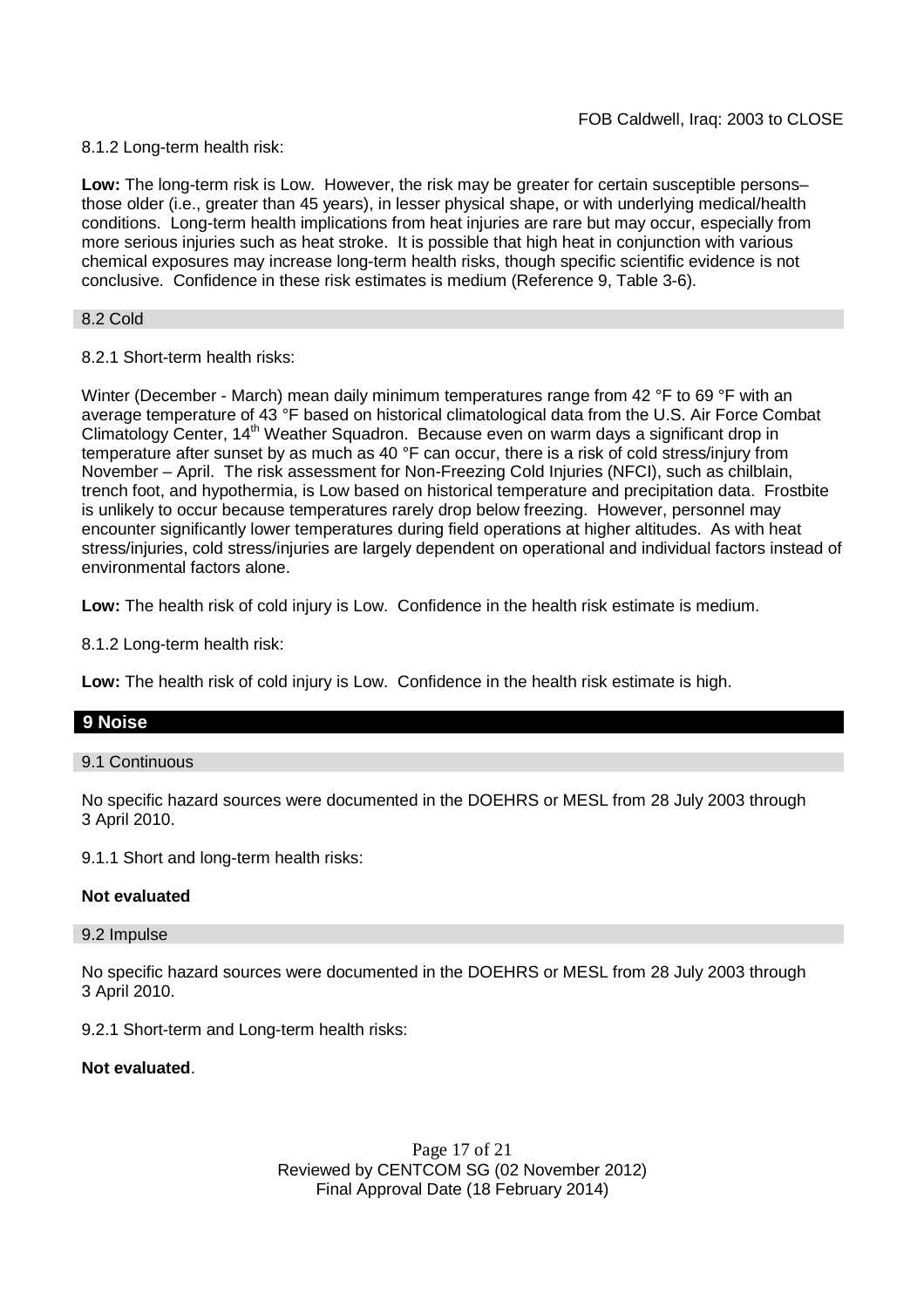## **10 Unique Incidents/Concerns**

#### 10.1 Potential environmental contamination sources

DoD personnel are exposed to various chemical, physical, ergonomic, and biological hazards in the course of performing their mission. These types of hazards depend on the mission of the unit and the operations and tasks which the personnel are required to perform to complete their mission. The health risk associated with these hazards depends on a number of elements including what materials are used, how long the exposure last, what is done to the material, the environment where the task or operation is performed, and what controls are used. The hazards can include exposures to heavy metal particulates (e.g., lead, cadmium, manganese, chromium, and iron oxide), solvents, fuels, oils, and gases (e.g. carbon monoxide, carbon dioxide, oxides of nitrogen, and oxides of sulfur). Most of these exposures occur when performing maintenance task such as painting, grinding, welding, engine repair, or movement through contaminated areas. Exposures to these occupational hazards can occur through inhalation (air), skin contact, or ingestion; however exposures through air are generally associated with the highest health risk.

#### 10.2 Waste Sites/Waste Disposal

No specific hazard sources were documented in DOEHRS or MESL from 28 July 2003 through 3 April 2010.

### 10.3 Fuel/petroleum products/industrial chemical spills

No specific hazard sources were documented in DOEHRS or MESL from 28 July 2003 through 3 April 2010.

#### 10.4 Pesticides/Pest Control:

The health risk of exposure to pesticide residues is considered within the framework of typical residential exposure scenarios, based on the types of equipment, techniques, and pesticide products that have been employed, such as enclosed bait stations for rodenticides, various handheld equipment for spot treatments of insecticides and herbicides, and a number of ready-to-use (RTU) methods such as aerosol cans and baits. The control of rodents required the majority of pest management inputs, with the acutely toxic rodenticides staged as solid formulation lethal baits placed in tamper-resistant bait stations indoors and outdoors throughout cantonment areas. Nuisance insects, including biting and stinging insects such as bees, wasps, and ants, also required significant pest management inputs. Use of pesticides targeting against these pests generally involved selection of compounds with low mammalian toxicity and short-term residual using pinpoint rather than broadcast application techniques. No specific hazard sources were documented in DOEHRS or MESL data portal. A total of 8 monthly pesticide application reports in the MESL data portal for FOB Caldwell (March 2005 to December 2005) list the usage of pesticides on the site. For each pesticide product applied during this period, the EPA approved label has been archived, providing a framework how each pesticide handled and applied (see below).

## 10.4.1 Rodenticides

Brodifacoum was used to control rodents.

### 10.4.2 Insecticides

Insecticides used to control ants, bees, crickets, fleas, flies, lice, mosquitoes, spiders, termites, and

Page 18 of 21 Reviewed by CENTCOM SG (02 November 2012) Final Approval Date (18 February 2014)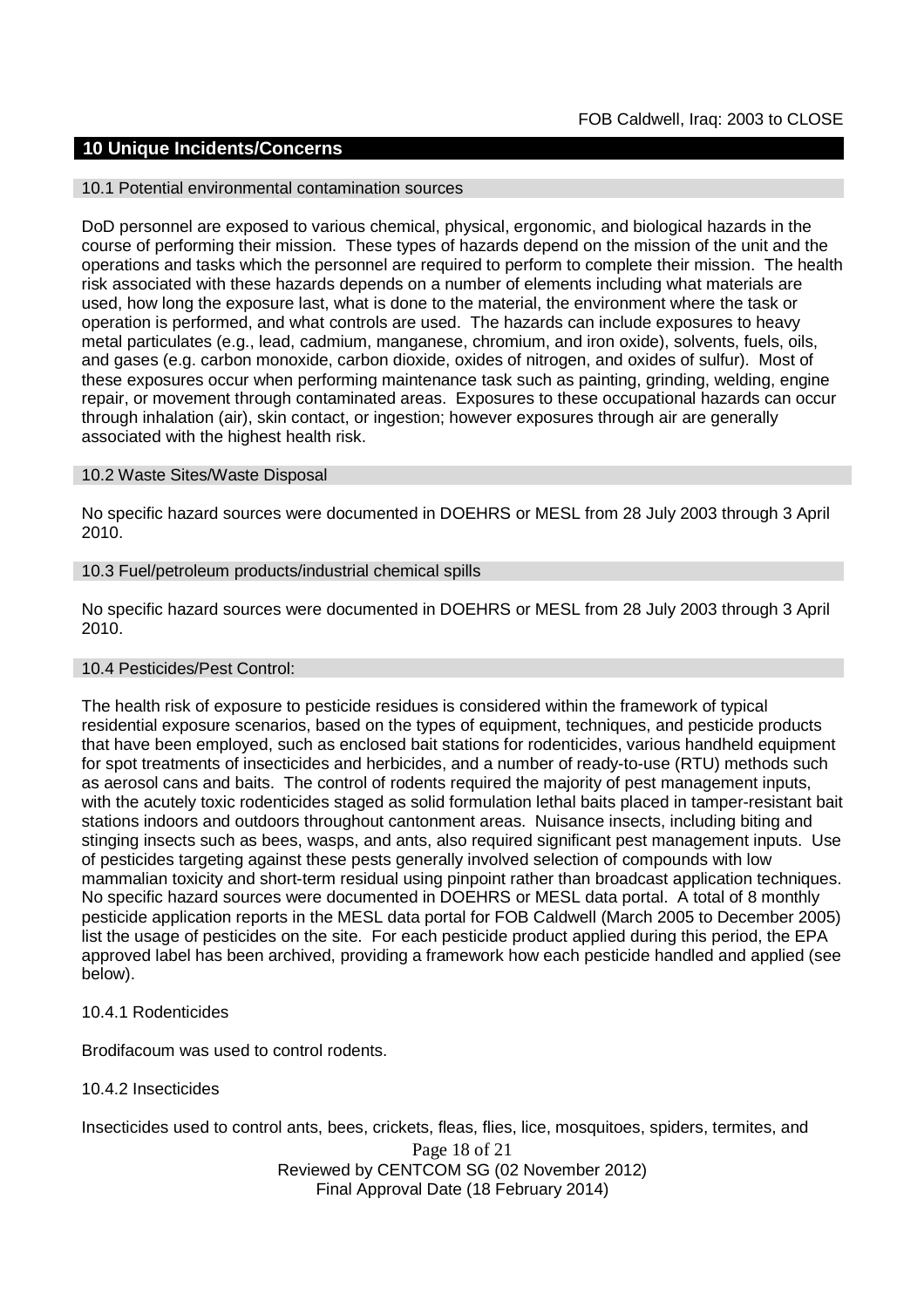wasps incude: *Bacillus thuringiensis* subspecies *israelensis,* boric acid, cypermethrin, deltametherin, fipronil, hydramethylnon, methomyl, (Z)-9-tricosene, n,n-diethyl-m-toluamide, nithiazine, permethrin, piperonyl butoxide, polybutylenes, polyisobutylenes, pyrethrin, resmethrin, and ß-cyfluthrin.

*10.4.3* Short-term and Long-term health risks

**Low:** Long term health risk is Low. Confidence in the health risk assessment is medium (Reference 9, Table 3-6).

#### 10.5 Asbestos

Preventive Medicine Base Camp Assessments of FOB Caldwell indicated that the FOB had no evidence of friable asbestos.

#### 10.6 Lead Based Paint

No specific hazard sources were documented in DOEHRS or MESL from 28 July 2003 through 3 April 2010.

#### 10.7 Burn Pit

No burn pits were located at FOB Caldwell.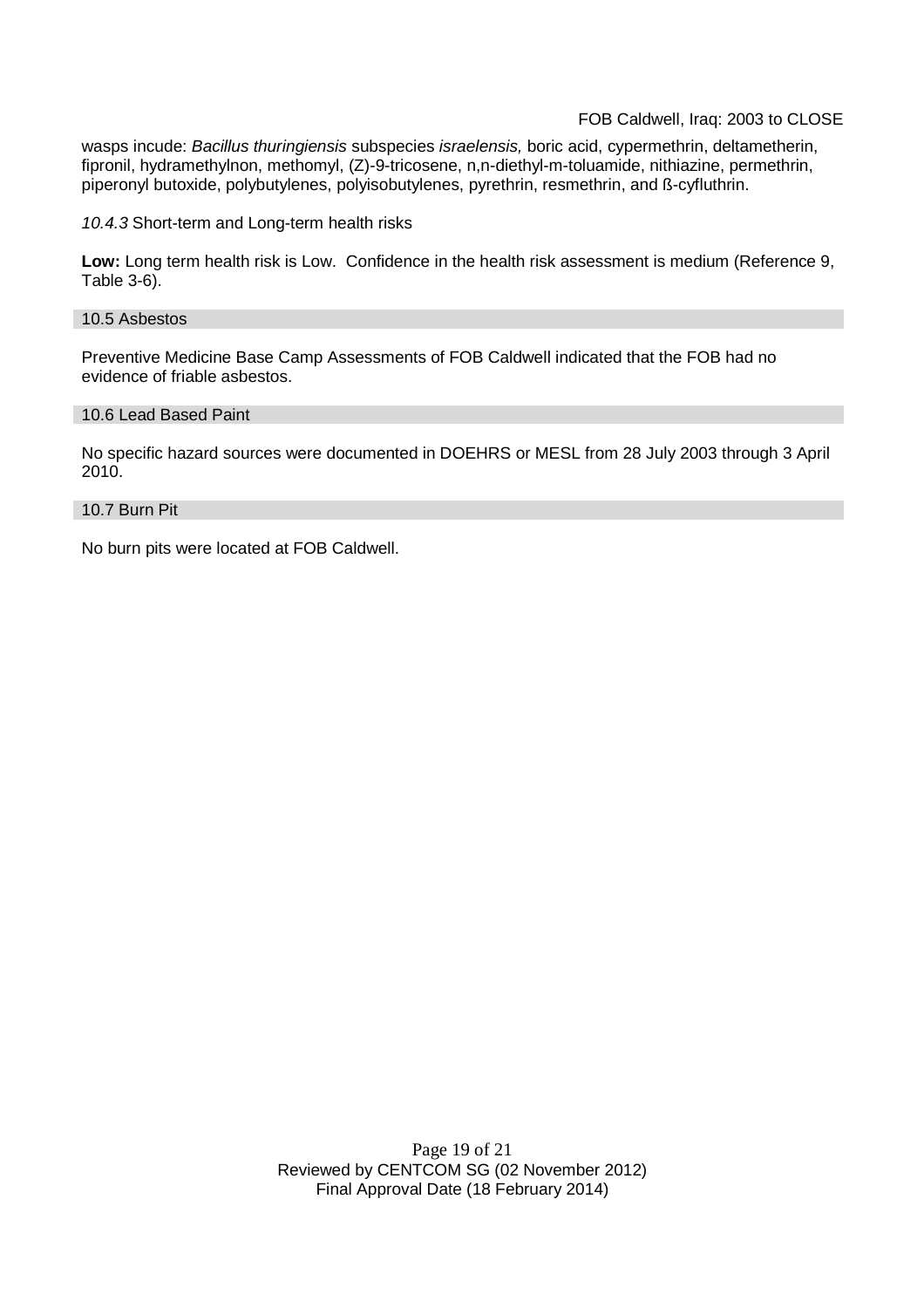# **11 References<sup>1</sup>**

- 1. Casarett and Doull's Toxicology: the Basic Science of Poisons, Chapter 2- Principles of Toxicology; Fifth Edition, McGraw Hill, New York.
- 2. Clinical Toxinology Resources: http://www.toxinology.com/. University of Adelaide, Australia.
- 3. Defense Occupational and Environmental Health Readiness System (referred to as the DOEHRS-EH database) at https://doehrs-ih.csd.disa.mil/Doehrs/. Department of Defense (DoD) Instruction 6490.03, *Deployment Health*, 2006.
- 4. DoDI 6055.05, Occupational and Environmental Health, 2008.
- 5. DoD MESL Data Portal: https://mesl.apgea.army.mil/mesl/.Some of the data and reports used may be classified or otherwise have some restricted distribution.
- 6. Goldman RF. 2001. Introduction to heat-related problems in military operations. *In*: Textbook of military medicine: medical aspects of harsh environments Vol. 1, Pandolf KB, and Burr RE (Eds.), Office of the Surgeon General, Department of the Army, Washington DC.
- 7. IOM (Institute of Medicine). 2011*.* Long-term health consequences of exposure to burn pits in Iraq and Afghanistan*.* Washington, DC: The National Academies Press.
- 8. Joint Staff Memorandum (MCM) 0028-07, Procedures for Deployment Health Surveillance, 2007.
- 9. USA PHC TG230, June 2010 Revision.
- 10. USACHPPM. 2008. Particulate Matter Factsheet; 64-009-0708, 2008.
- 11. Modification 11 to United States Central Command Individual Protection and Individual Unit Deployment Policy, 2 December 2011.

Reviewed by CENTCOM SG (02 November 2012) Final Approval Date (18 February 2014)

Page 20 of 21  $^1$  NOTE. The data are currently assessed using the 2010 TG230. The general method involves an initial review of the data which eliminates all chemical substances not detected above 1-yr negligible MEGs. Those substances screened out are not considered acute or chronic health hazards so are not assessed further. For remaining substances, acute and chronic health effects are evaluated separately for air water (soil is only evaluated for long term risk). This is performed by deriving separate short-term and long term population exposure level and estimates (referred to as population exposure point concentrations (PEPC)) that are compared to MEGs derived for similar exposure durations. If less than or equal to negligible MEG the risk is Low. If levels are higher than negligible then there is a chemical-specific toxicity and exposure evaluation by appropriate SMEs, which includes comparison to any available marginal, critical or catastrophic MEGs. For drinking water 15 L/day MEGs are used for the screening while site specific 5-15 L/day are used for more detailed assessment. For nondrinking water (such as that used for personal hygiene or cooking) the 'consumption rate' is limited to 2 L/day (similar to the EPA) which is derived by multiplying the 5 L/day MEG by a factor of 2.5. This value is used to conservatively assess non drinking uses of water.